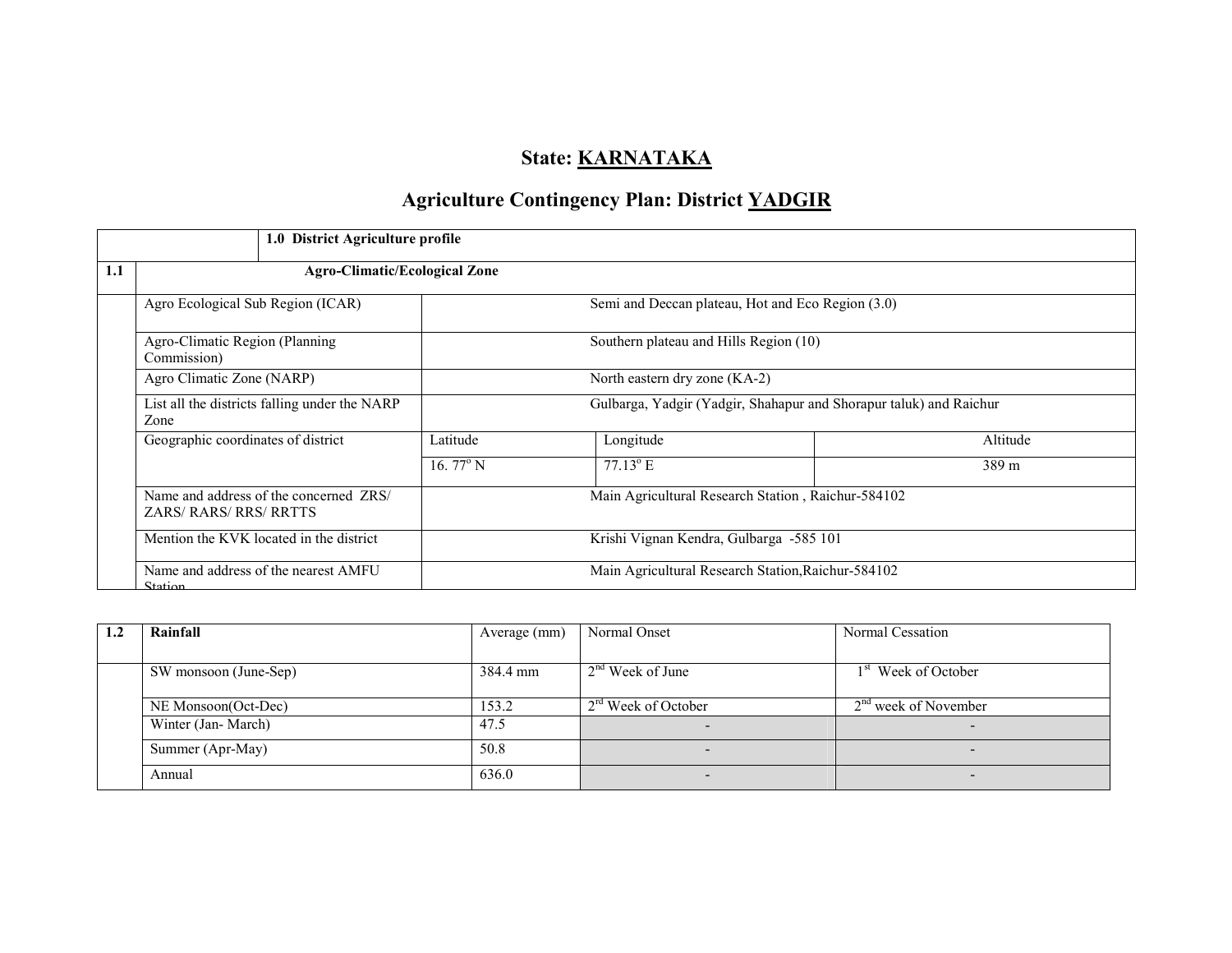| 1.J | <b>Land use</b>  | Geographical | Cultivable | Forest area | Land under   | Permanent | Cultivabl | Land under | Barren and   | Current | Other   |
|-----|------------------|--------------|------------|-------------|--------------|-----------|-----------|------------|--------------|---------|---------|
|     | pattern of the   | area         | area       |             | non-         | pastures  | e         | Misc. tree | uncultivable | fallows | fallows |
|     | district (latest |              |            |             | agricultural |           | wastelan  | crops and  | land         |         |         |
|     | statistics)      |              |            |             | use          |           | u         | groves     |              |         |         |
|     | Area ('000 ha)   | 516          | 310.5      | 34          | 30           | ست        | 12        |            | 28           | 0.82    | 0.17    |
|     |                  |              |            |             |              |           |           |            |              |         |         |
|     |                  |              |            |             |              |           |           |            |              |         |         |
|     |                  |              |            |             |              |           |           |            |              |         |         |

Source :Gulbarga District at a glance 2008-09 Dept of Statistics, Govt.of Karnataka.

| <b>Major Soils</b>                                    | Area $('000 ha)$ |
|-------------------------------------------------------|------------------|
|                                                       |                  |
| Medium deep red clayey soils                          | 153.0            |
| Deep black calcareous soils                           | 114.2            |
| Shallow red gravelly mixed with deep soils            | 45.2             |
| Medium deep red clayey soils                          | 27.6             |
| Very shallow mixed black clayey and brown loamy soils | 23.4             |

Source :NBSS and LUP Bangalore

| 1.5 | <b>Agricultural land use</b> | Area $(000 \text{ ha})$ | Cropping intensity $\%$ |
|-----|------------------------------|-------------------------|-------------------------|
|     |                              |                         |                         |
|     | Net sown area                | 310.5                   | 140.61 %                |
|     | Area sown more than once     | 126.1                   |                         |
|     | Gross cropped area           | 436.6                   |                         |
|     |                              |                         |                         |

| 1.6 | <b>Irrigation</b>                  | Area ('000 ha) |                |          |
|-----|------------------------------------|----------------|----------------|----------|
|     | Net irrigated area                 | 128.1          |                |          |
|     | Gross cultivated area (3)          | 436.6          |                |          |
|     | Gross irrigated area $(4)=(3-1)+2$ | 254.2          |                |          |
|     | Rainfed area $(3-4)$               | 182.4          |                |          |
|     | <b>Sources of Irrigation</b>       | Number         | Area ('000 ha) | $%$ area |
|     | Canals                             |                | 110.4          | 86.2     |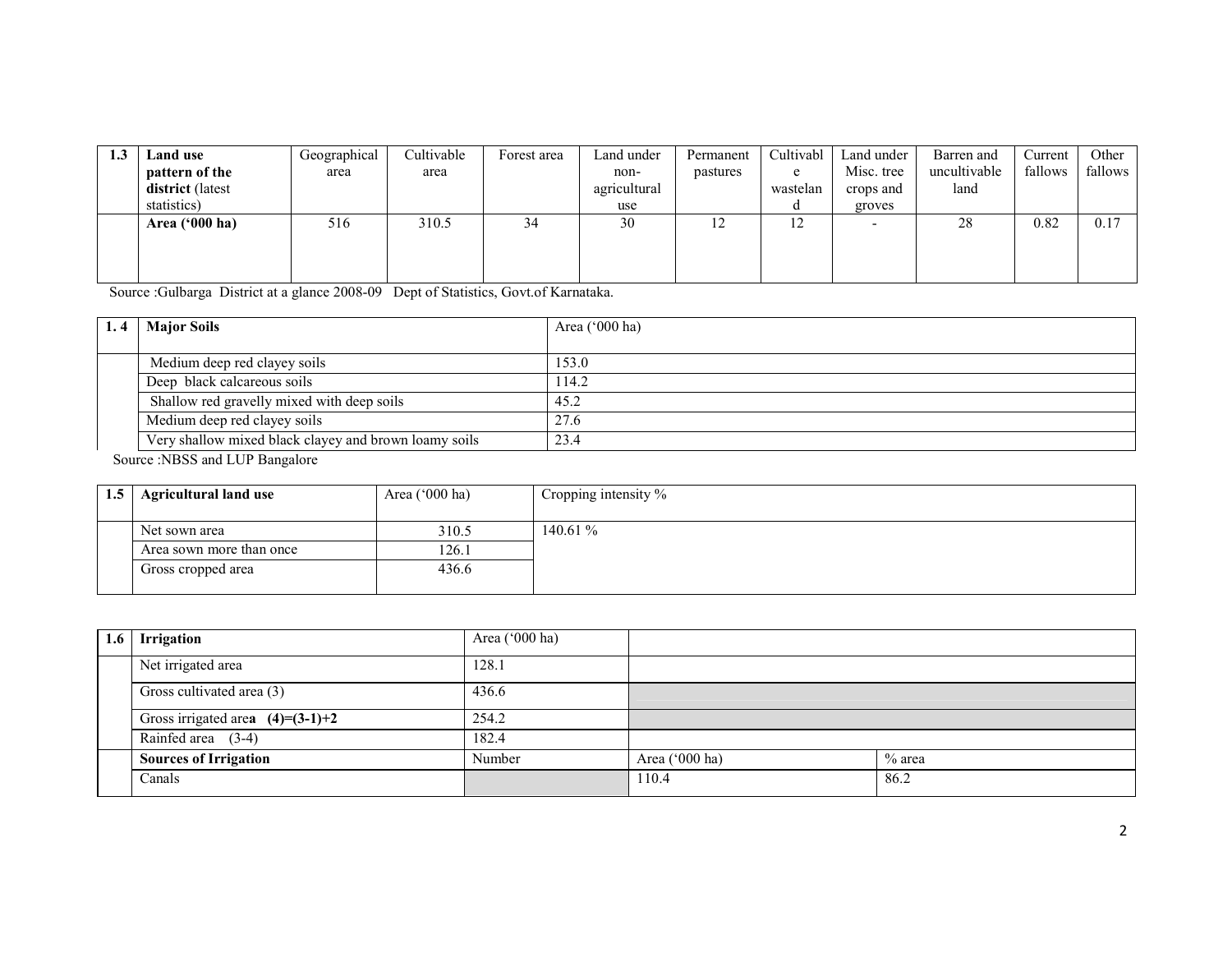| Tanks                            | NA            | 2.5      |                  | 3.6 |  |
|----------------------------------|---------------|----------|------------------|-----|--|
| Open wells                       | <b>NA</b>     | 4.6      |                  | 2.0 |  |
| Bore wells                       | <b>NA</b>     | 6.9      |                  | 5.4 |  |
| Lift irrigation                  | NA            | 2.8      |                  | 2.2 |  |
| Other sources                    | <b>NA</b>     | 0.6      |                  | 0.5 |  |
| Total                            |               | 128.1    |                  | 100 |  |
| Pumpsets                         |               |          |                  |     |  |
| Micro-irrigation                 |               |          |                  |     |  |
| Groundwater availability and use | No. of blocks | $%$ area | Quality of water |     |  |
| Over exploited                   |               |          |                  |     |  |
| Critical                         |               |          |                  |     |  |
| Semi-critical                    |               |          |                  |     |  |
| Safe                             |               |          |                  |     |  |
| Wastewater availability and use  |               |          |                  |     |  |

Source: Gulbarga District at a glance 2008-09 Dept of Statistics , Govt of Karnataka NA-Not available since yadagir is a new district

| 1.7 | <b>Major Field Crops cultivated</b>     |                  | Area ('000 ha)                                   |                          |                                                 |                          |                          |  |
|-----|-----------------------------------------|------------------|--------------------------------------------------|--------------------------|-------------------------------------------------|--------------------------|--------------------------|--|
|     |                                         |                  | <b>Kharif</b>                                    | Rabi                     |                                                 | <b>Summer</b>            | <b>Total</b>             |  |
|     |                                         | <b>Irrigated</b> | Rainfed                                          | <b>Irrigated</b>         | Rainfed                                         | -                        | $\overline{\phantom{0}}$ |  |
|     | Paddy                                   | 47.9             | $\theta$                                         | 2.7                      | $\theta$                                        | 34.4                     | 85.1                     |  |
|     | Sorghum                                 | 0.01             | 0.5                                              | 5.3                      | 74.3                                            | $\theta$                 | 80.2                     |  |
|     | Greengram                               | 0.8              | 57.5                                             | $\overline{\phantom{0}}$ | $\overline{\phantom{0}}$                        |                          | 58.4                     |  |
|     | Redgram                                 | 2.7              | 50.7                                             | $\overline{\phantom{a}}$ | $\overline{\phantom{0}}$                        | $\overline{\phantom{0}}$ | 53.5                     |  |
|     | Groundnut                               | 4.7              | 0.2                                              | 29.7                     | 14.0                                            | $\overline{\phantom{0}}$ | 48.7                     |  |
|     | Sunflower                               | 5.6              | 26.4                                             | 2.5                      | 8.8                                             | 1.4                      | 45.0                     |  |
|     | Bajra                                   | 7.9              | 31.3                                             | $\overline{\phantom{a}}$ | 0.1                                             | $\theta$                 | 39.3                     |  |
|     | <b>Horticulture crops - Fruits</b>      |                  | <b>Irrigated</b><br>Rainfed<br><b>Total area</b> |                          |                                                 |                          |                          |  |
|     |                                         |                  | Figures not available for new district (Yadgir)  |                          |                                                 |                          |                          |  |
|     | <b>Horticultural crops - Vegetables</b> |                  | <b>Irrigated</b><br><b>Total area</b><br>Rainfed |                          |                                                 |                          |                          |  |
|     |                                         |                  |                                                  |                          | Figures not available for new district (Yadgir) |                          |                          |  |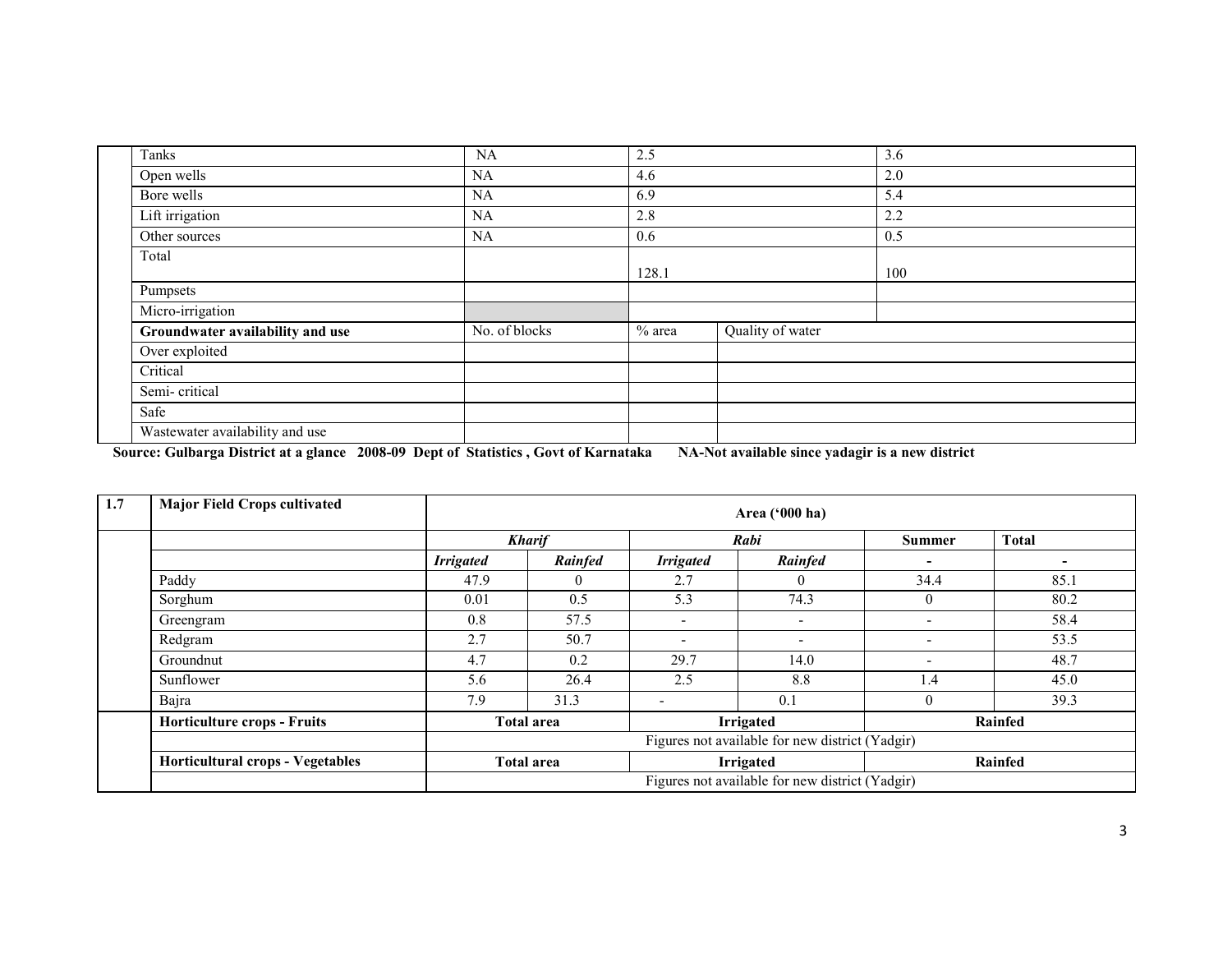| <b>Medicinal and Aromatic crops</b> | Total area        | <b>Irrigated</b>                                | Rainfed |  |  |  |  |  |  |
|-------------------------------------|-------------------|-------------------------------------------------|---------|--|--|--|--|--|--|
|                                     |                   | Figures not available for new district (Yadgir) |         |  |  |  |  |  |  |
| <b>Fodder crops</b>                 | <b>Total area</b> | <b>Irrigated</b>                                | Rainfed |  |  |  |  |  |  |
|                                     |                   | Figures not available for new district (Yadgir) |         |  |  |  |  |  |  |
| Total fodder crop area              |                   |                                                 |         |  |  |  |  |  |  |
| <b>Grazing land</b>                 |                   |                                                 |         |  |  |  |  |  |  |
| Sericulture etc                     | 229.5             |                                                 |         |  |  |  |  |  |  |

\* The area, production and productivity of the crops of the district for 2008 is considered

# : Source: Gulbarga District at a glance 2008-09 Dept of Statistics , Govt of Karnataka

| 1.8  | Livestock                     | <b>Number ('000)</b>     |                                               |                          |  |  |  |
|------|-------------------------------|--------------------------|-----------------------------------------------|--------------------------|--|--|--|
|      | Cattle                        | 330236                   |                                               |                          |  |  |  |
|      |                               |                          |                                               |                          |  |  |  |
|      | Buffaloes total               | 105493                   |                                               |                          |  |  |  |
|      | Commercial dairy farms        |                          |                                               |                          |  |  |  |
|      | Goat                          | 237636                   |                                               |                          |  |  |  |
|      | Sheep                         | 359093                   |                                               |                          |  |  |  |
|      | Others (Camel, Pig, Yak etc.) |                          | Pigs = $12536$ , Rabbits = 0 and Dogs = 39391 |                          |  |  |  |
| 1.9  | <b>Poultry</b>                |                          |                                               |                          |  |  |  |
|      | Commercial                    | 236949                   |                                               |                          |  |  |  |
|      | Backyard                      |                          |                                               |                          |  |  |  |
| 1.10 | <b>Inland Fisheries</b>       | Area (ha)                | Yield (t/ha)                                  | Production (tones)       |  |  |  |
|      | Brackish water                | $\overline{\phantom{a}}$ | $\overline{\phantom{a}}$                      | $\overline{\phantom{a}}$ |  |  |  |
|      | Fresh water                   |                          |                                               | 1935.93 mt               |  |  |  |
|      | Others                        |                          |                                               |                          |  |  |  |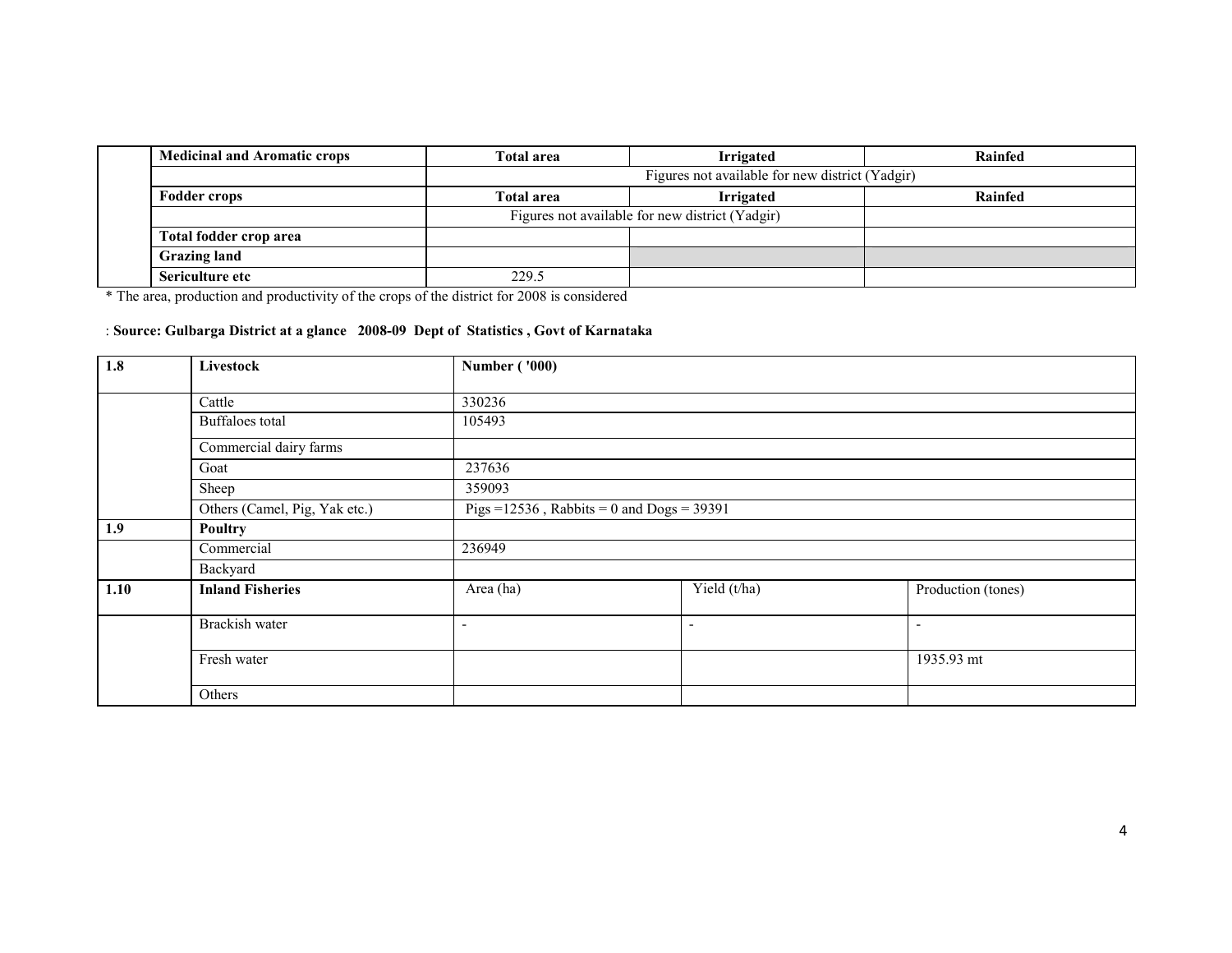| 1.11 | Production                               |                                                 | Kharif               |                          | Rabi                                            | <b>Summer</b>            |                          |                       | <b>Total</b>            |
|------|------------------------------------------|-------------------------------------------------|----------------------|--------------------------|-------------------------------------------------|--------------------------|--------------------------|-----------------------|-------------------------|
|      | and<br>Productivity<br>of major<br>crops | Production ('000 t)                             | Productivity (kg/ha) | Production ('000 t)      | Productivity (kg/ha)                            | Production ('000 t)      | Productivity<br>(kg/ha)  | Production<br>(000 t) | Productivity<br>(kg/ha) |
|      | Paddy                                    | 132.0                                           | 2364                 | 4.4                      | 1733                                            | 79.7                     | 2014                     | 216.3                 | 2037                    |
|      | Sorghum                                  | 0.6                                             | 1167                 | 89.2                     | 1779                                            | 0.005                    | 1800                     | 89.8                  | 1582                    |
|      | Greengram                                | 57.5                                            | 261.0                | $\blacksquare$           | $\overline{\phantom{a}}$                        | $\overline{\phantom{a}}$ | $\overline{\phantom{a}}$ | 57.5                  | 261                     |
|      | Redgram                                  | 32.5                                            | 638                  | $\overline{\phantom{a}}$ | $\overline{\phantom{a}}$                        | $\overline{\phantom{a}}$ | $\overline{\phantom{a}}$ | 32.5                  | 638                     |
|      | Groundnut                                | 5.1                                             | 753                  | 29.3                     | 720                                             | $\blacksquare$           | $\blacksquare$           | 34.4                  | 737                     |
|      | Sunflower                                | 13.3                                            | 444                  | 5.0                      | 455                                             | 0.7                      | 547                      | 19.1                  | 469                     |
|      | Bajra                                    | 33.5                                            | 875                  | 0.003                    | 875                                             | $\overline{\phantom{a}}$ | $\blacksquare$           | 33.5                  | 875                     |
|      | Major<br><b>Horticultural</b><br>crops   | Figures not available for new district (Yadgir) |                      |                          |                                                 |                          |                          |                       |                         |
|      | <b>Vegetables</b>                        | Figures not available for new district (Yadgir) |                      |                          |                                                 |                          |                          |                       |                         |
|      | Spices and<br>plantation<br>crops        |                                                 |                      |                          | Figures not available for new district (Yadgir) |                          |                          |                       |                         |
|      | <b>Flowers</b>                           |                                                 |                      |                          | Figures not available for new district (Yadgir) |                          |                          |                       |                         |

Source: Gulbarga District at a glance 2008-09 Dept of Statistics , Govt of Karnataka

| 1.12 | Sowing window for 5<br>major crops<br>(start and end of<br>sowing period) | Paddy                 | Sorghum                                             | Greengram                                | Redgram                              | Groundnut                            |
|------|---------------------------------------------------------------------------|-----------------------|-----------------------------------------------------|------------------------------------------|--------------------------------------|--------------------------------------|
|      | Kharif-Rainfed                                                            |                       | June $I^{st}$ FN to June $II^{nd}$ FN               | June $I^{st}$ FN to June $II^{nd}$<br>FN | June $I^{st}$ FN to July<br>II nd FN | June $I^{st}$ FN to July $I^{st}$ FN |
|      | Kharif-Irrigated                                                          | June I st to June end |                                                     |                                          |                                      |                                      |
|      | Rabi-Rainfed                                                              |                       | September II <sup>nd</sup> FN to October I<br>st FN |                                          |                                      |                                      |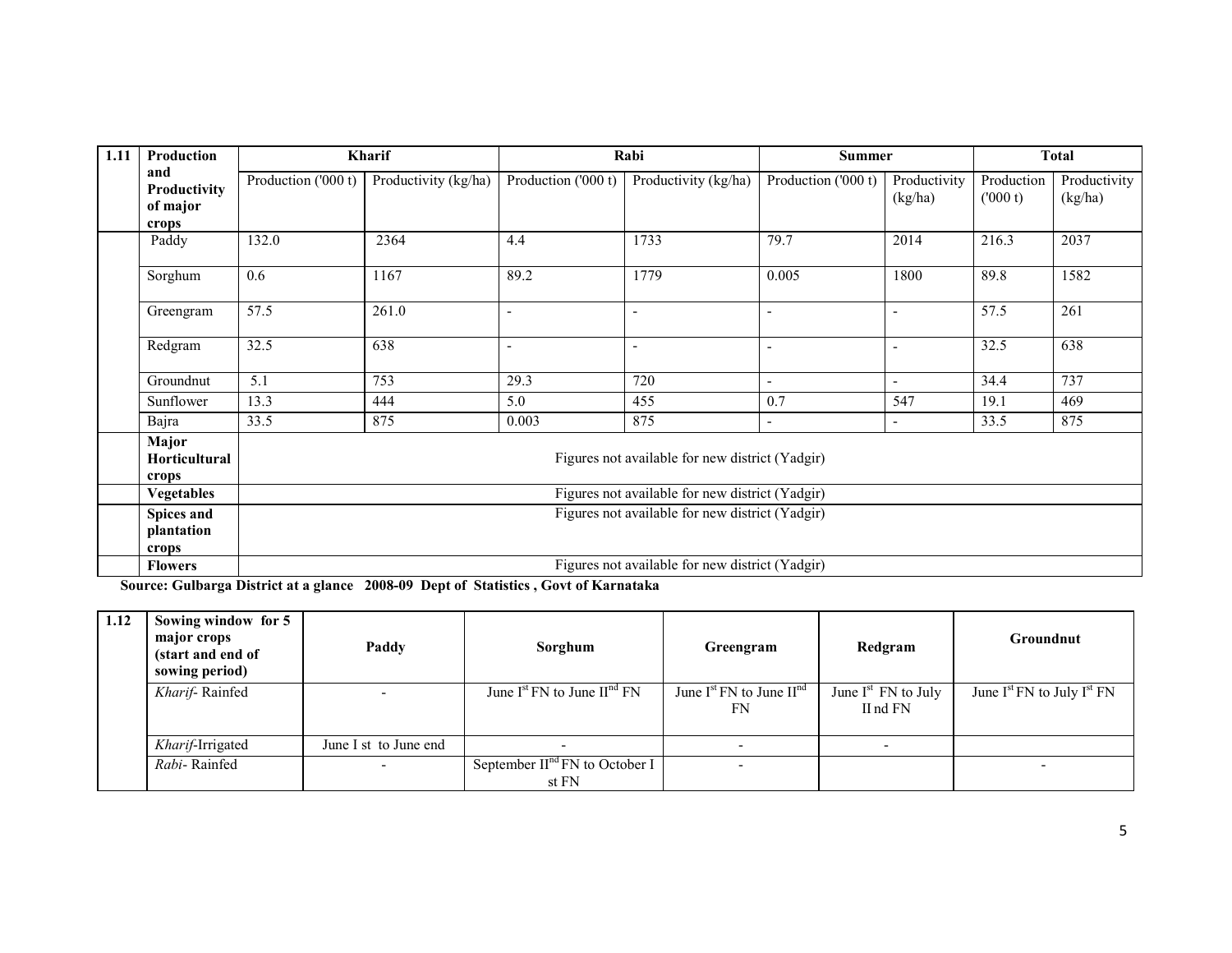| Rabi-Irrigated   |                                          |                   |                                                     |
|------------------|------------------------------------------|-------------------|-----------------------------------------------------|
| Summer-Irrigated | December II FN to Jan<br>$\rm I^{st}$ FN | February to March | December $IIna FN$ to<br>January I <sup>st</sup> FN |
|                  |                                          |                   |                                                     |

| 1.13 | What is the major contingency the district is<br>prone to? (Tick mark) | Regular                                                                                                                              | Occasional | None |
|------|------------------------------------------------------------------------|--------------------------------------------------------------------------------------------------------------------------------------|------------|------|
|      | Drought                                                                | $\overline{\phantom{a}}$                                                                                                             |            |      |
|      | Flood                                                                  | $\overline{\phantom{a}}$                                                                                                             |            |      |
|      | Cyclone                                                                | $\overline{\phantom{a}}$                                                                                                             |            |      |
|      | Hail storm                                                             | $\overline{\phantom{a}}$                                                                                                             |            |      |
|      | Heat wave                                                              | $\overline{\phantom{a}}$                                                                                                             |            |      |
|      | Cold wave                                                              |                                                                                                                                      |            |      |
|      | Frost                                                                  | $\overline{\phantom{0}}$                                                                                                             |            |      |
|      | Sea water inundation                                                   | $\overline{\phantom{a}}$                                                                                                             |            |      |
|      | Pests and diseases (specify)                                           | Pod borer in Redgram<br>Leaf sheath blight and BPH in paddy<br>Leaf spot and leaf minor in groundnut<br>Leaf curl virus in sunflower |            |      |

| 1.14 | Include Digital maps of the district for | Location map of district with in State as Annexure I | Enclosed: Yes |
|------|------------------------------------------|------------------------------------------------------|---------------|
|      |                                          |                                                      |               |
|      |                                          | Mean annual rainfall as Annexure 2                   | Enclosed: Yes |
|      |                                          | Soil map as Annexure 3                               | Enclosed: Yes |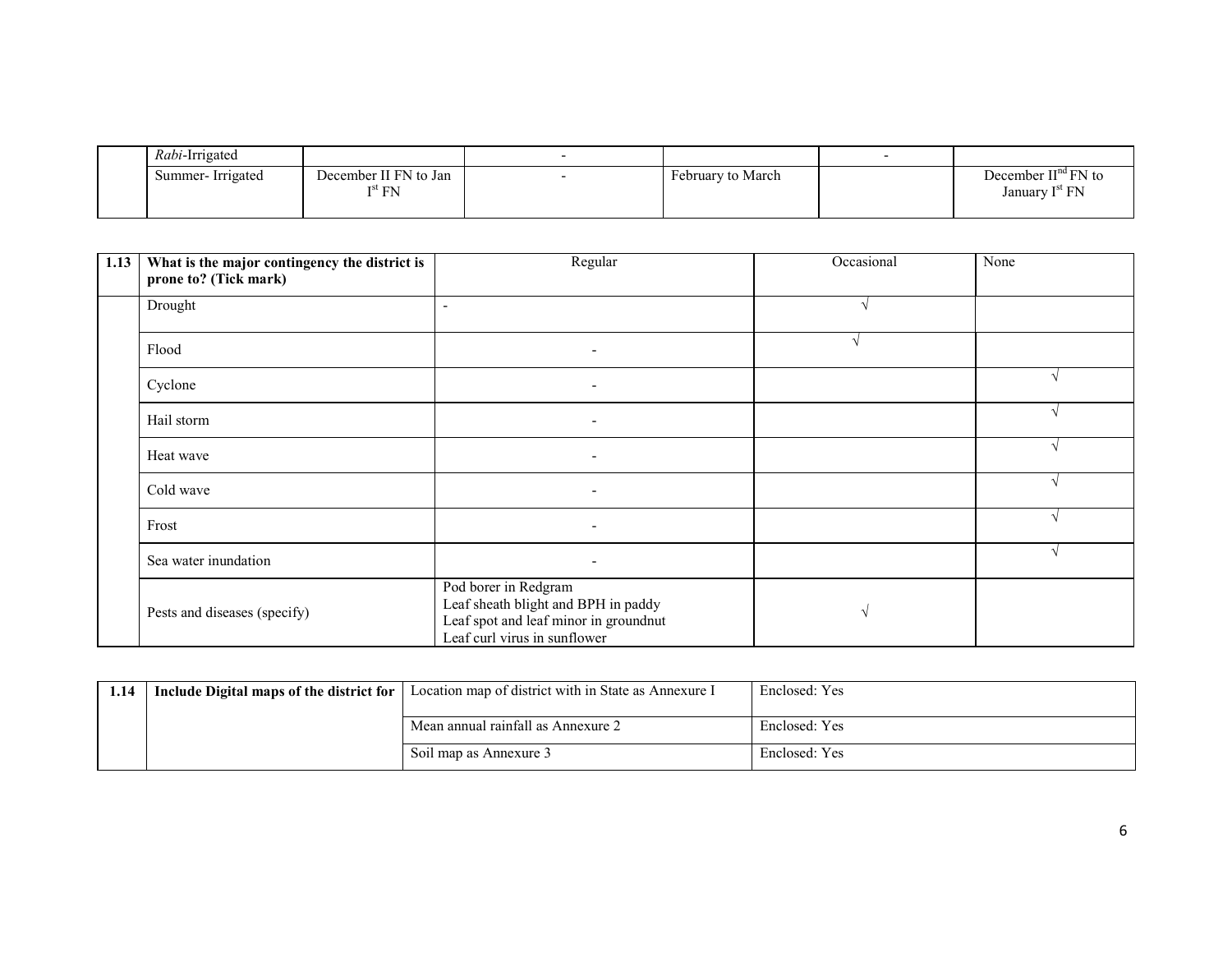#### Annexure-1 Location map of Yadagir district in the state

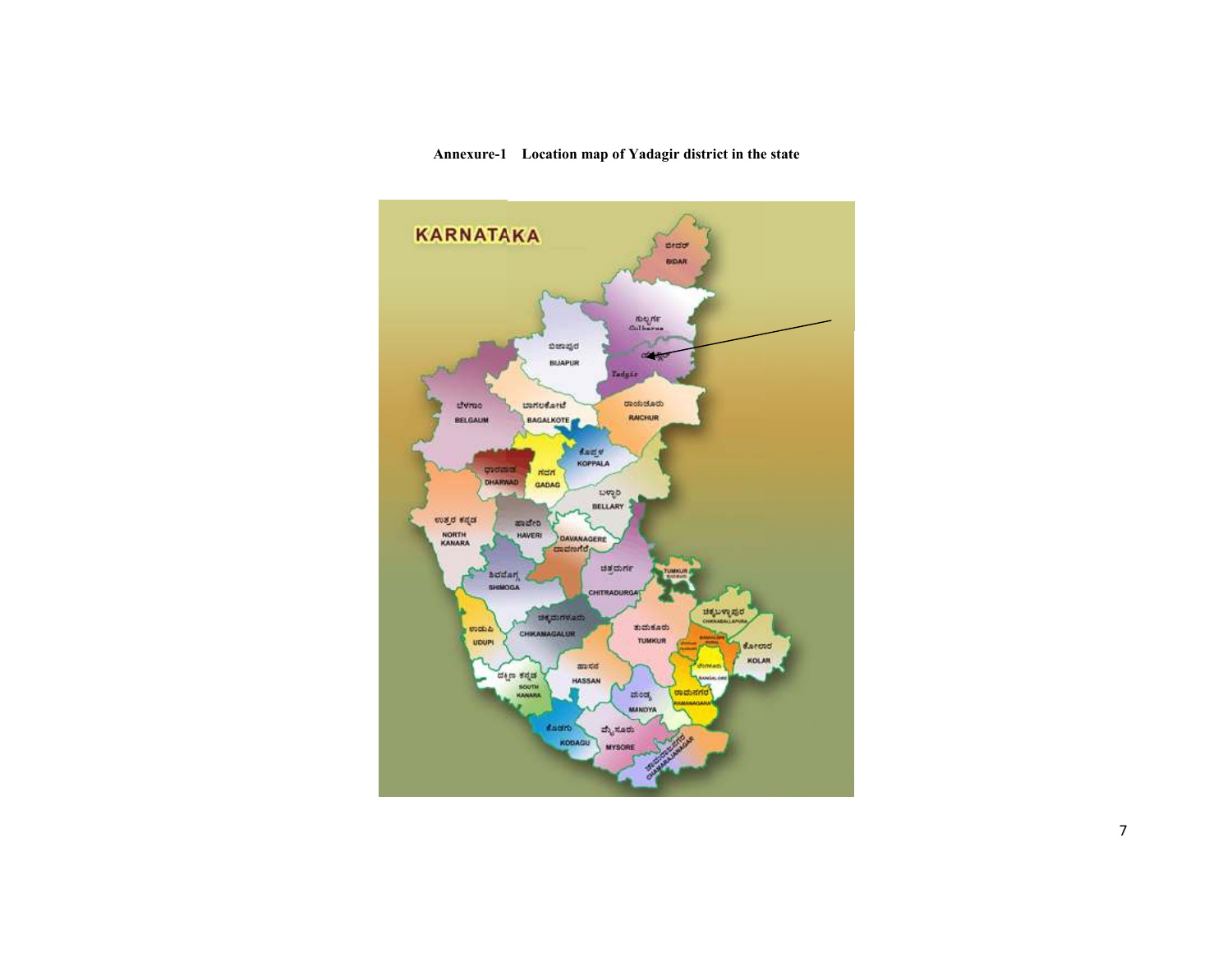

Annexure-2: Mean monthly rainfall of Yadgir district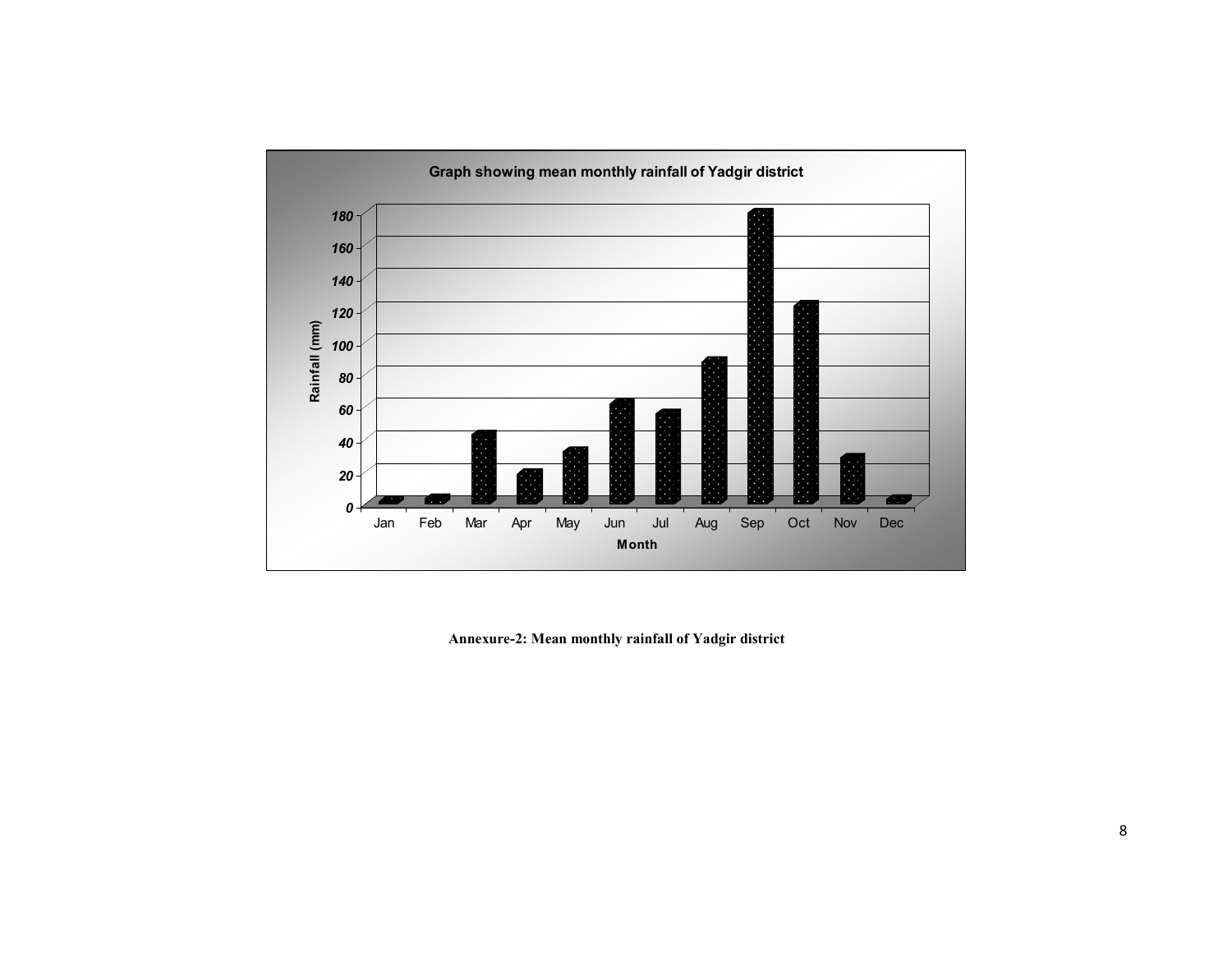

Annexure 3: Soil Map of Yadgir district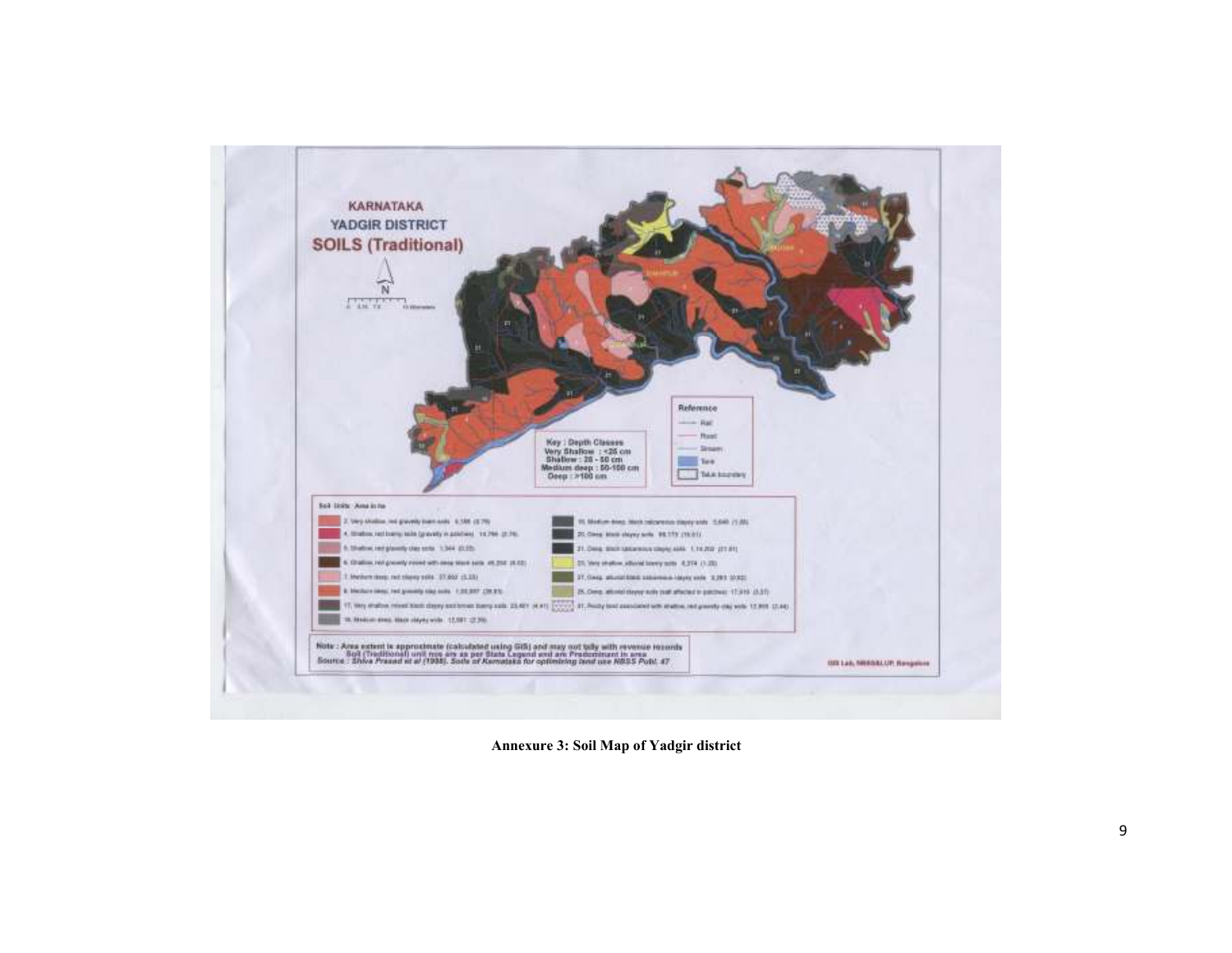#### 2.0 Strategies for weather related contingencies

## 2.1 Drought

#### 2.1.1 Rainfed situation

| <b>Condition</b>              |                                  |                                             | <b>Suggested Contingency measures</b> |                                   |                   |
|-------------------------------|----------------------------------|---------------------------------------------|---------------------------------------|-----------------------------------|-------------------|
| <b>Early season</b>           | <b>Major Farming</b>             | Normal crop/cropping system                 | Change in                             | <b>Agronomic measure</b>          | <b>Remarks</b> on |
| drought (delayed              | situation                        |                                             | crop/cropping                         |                                   | Implementation    |
| onset)                        |                                  |                                             | system                                |                                   |                   |
| Delay by 2 weeks              | Medium deep                      | Redgram (TS-3 R, ICTP-8863, BSMR-           | No Change                             | Follow dry sowing practice in red |                   |
|                               | black and red                    | 736, WRP-1 and Asha)                        |                                       | gram with ridges and furrow at 90 |                   |
| <b>June IV week</b>           | clay loam soils                  |                                             |                                       | cm apart                          |                   |
| (kharif sowing<br>June II FN) | (kharif and rabi)                |                                             |                                       |                                   |                   |
|                               |                                  | Green gram (S-4, China mung and Pusa        | No Change                             |                                   |                   |
|                               |                                  | baisaki)                                    |                                       |                                   |                   |
|                               |                                  | Bajra (ICTP-8203)                           |                                       |                                   |                   |
|                               |                                  | Sorghum (CSH-14,16,18 and DSV-1             |                                       |                                   |                   |
|                               |                                  | and SSV-74)                                 |                                       |                                   |                   |
|                               |                                  | Sunflower (KBSH-41 and 44, RSFH-1)          |                                       |                                   |                   |
|                               |                                  | and 44, DSH-1, RSFV-901, Morden)            |                                       |                                   |                   |
|                               |                                  | Sesamum $(E-8, DS-1, DSH-9)$                |                                       |                                   |                   |
|                               |                                  | Groundnut (bunch) (S-206, TMV-2, R-         |                                       |                                   |                   |
|                               |                                  | 8808, JL-24, R-2001-3)                      |                                       |                                   |                   |
|                               |                                  | Redgram + Greengram $(2:4 \text{ or } 1:3)$ |                                       |                                   |                   |
|                               |                                  | Bajra+Redgram (2:1)                         |                                       |                                   |                   |
|                               |                                  | .Sorghum+Redgram $(2:1)$                    |                                       |                                   |                   |
|                               |                                  | Redgram+Sunflower (1:1)                     |                                       |                                   |                   |
|                               |                                  | Redgram+Groundnut (2:4)                     |                                       |                                   |                   |
|                               | Medium and                       | Redgram (TS-3 R, ICTP-8863, BSMR-           | No Change                             | Follow dry sowing practice in red |                   |
|                               | deep black soils<br>and red clay | 736, WRP-1 and Asha)                        |                                       | gram with ridges and furrow at 90 |                   |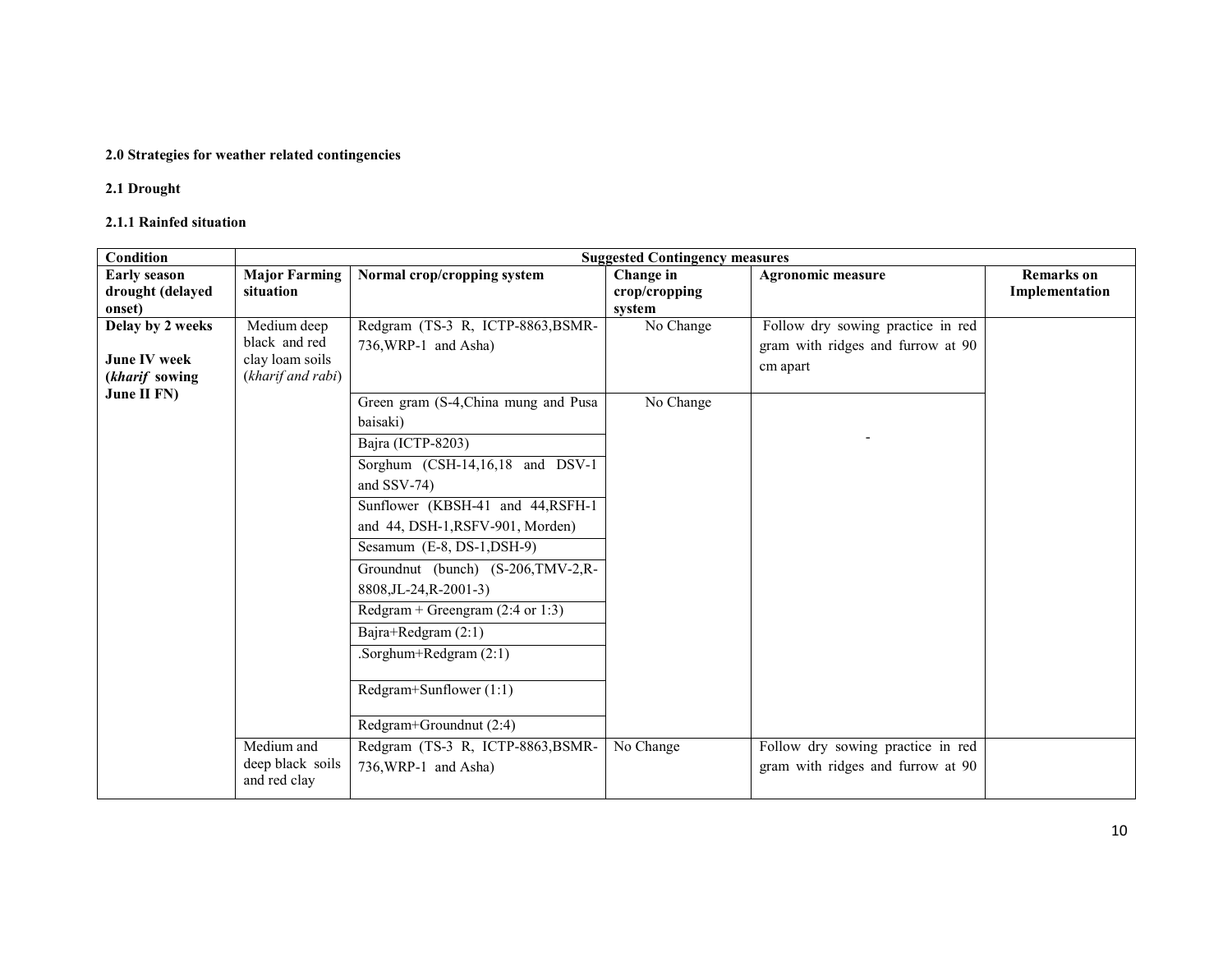| loam soils                    |                                             |           |                                 |  |
|-------------------------------|---------------------------------------------|-----------|---------------------------------|--|
| (kharif)                      |                                             |           | cm apart                        |  |
|                               |                                             |           |                                 |  |
|                               |                                             |           |                                 |  |
|                               | Green gram (S-4, China mung and Pusa        | No Change | $\blacksquare$                  |  |
|                               | baisaki)                                    |           |                                 |  |
|                               | Bajra                                       |           |                                 |  |
|                               | Sorghum $(CSH-14,16,18$ and DSV-1           |           |                                 |  |
|                               | and SSV-74)                                 |           |                                 |  |
|                               | Sunflower (KBSH-41 and 44, RSFH-1)          |           |                                 |  |
|                               | and 44, DSH-1, RSFV-901, Morden)            |           |                                 |  |
|                               | Sesamum $(E-8, DS-1, DSH-9)$                |           |                                 |  |
|                               | Groundnut (bunch) (S-206, TMV-2, R-         |           |                                 |  |
|                               | 8808, JL-24, R-2001-3)                      |           |                                 |  |
|                               | Redgram + Greengram $(2:4 \text{ or } 1:2)$ |           |                                 |  |
|                               | Bajra+redgram $(2:1)$                       |           |                                 |  |
|                               | .Sorghum+redgram $(1:1)$                    |           |                                 |  |
|                               | Redgram+Sunflower (1:1)                     |           |                                 |  |
| Medium to deep<br>black soils | Rabi Sorghum (M-35-1,5-4-1, DSV-5)          | No change | Form compartment bunding till   |  |
| (rabi)                        | Sunflower (KBSH-41 and 44, RSFH-1)          |           | September I fortnight in Kharif |  |
|                               | and 44, DSH-1, RSFV-901, Morden)            |           | fallow areas.                   |  |
|                               | Chickpea (JG-11, and A-1)                   |           |                                 |  |
|                               | Cotton (DB-3-12, RAS-299-1)                 |           |                                 |  |
|                               |                                             |           |                                 |  |
|                               | Rabi Sorghum+ chickpea (1:2)                |           |                                 |  |
|                               | Chickpea+ safflower (4:2)                   |           |                                 |  |
|                               | Greengram/insitu green manure-rabi          |           |                                 |  |
|                               | crops                                       |           |                                 |  |
| Shallow black                 | Bajra (ICTP-8203)                           | No change | $\overline{\phantom{a}}$        |  |
|                               |                                             |           |                                 |  |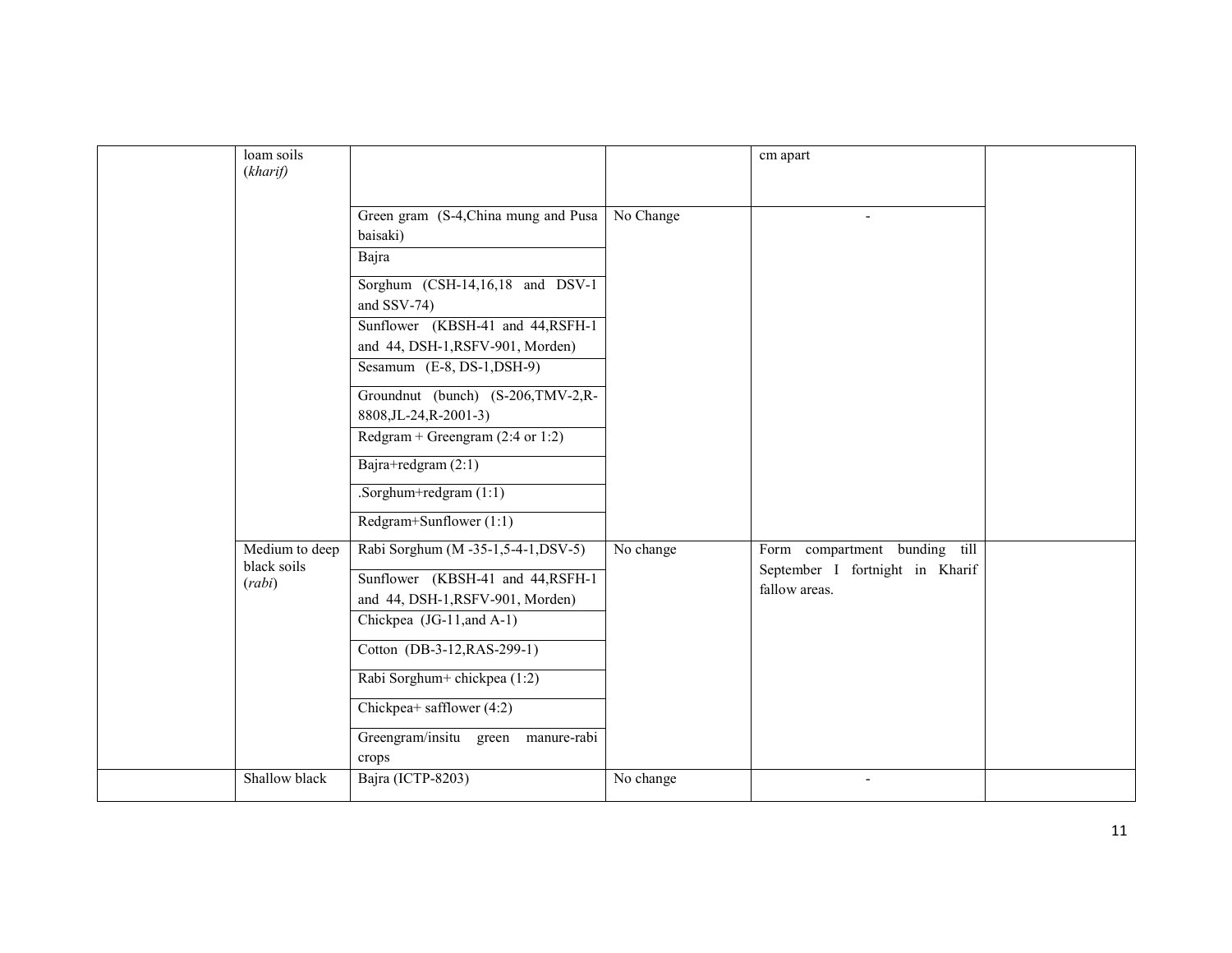| and red sandy<br>soils (kharif) | Sorghum (CSH-14,16,18 and DSV-1<br>and $SSV-74$ )                      |  |  |
|---------------------------------|------------------------------------------------------------------------|--|--|
|                                 | Sunflower (KBSH-41 and 44, RSFH-1)<br>and 44, DSH-1, RSFV-901, Morden) |  |  |
|                                 | Sesamum $(E-8, DS-1, DSH-9)$                                           |  |  |
|                                 | Groundnut (spreading) (S-230)                                          |  |  |
|                                 | Groundnut (bunch) (S-206, TMV-2, R-<br>8808, JL-24, R-2001-3)          |  |  |
|                                 | Castor (48-1 and GCH-4)                                                |  |  |
|                                 | Bajra+redgram (2:1)                                                    |  |  |
|                                 | Sorghum+redgram (2:1)                                                  |  |  |
|                                 | $Redgram + sunflower (1:1)$                                            |  |  |
|                                 | Groundnut + Redgram $(4:2)$                                            |  |  |

| Condition                                                                      |                                                                                 | <b>Suggested Contingency measures</b> |                                      |                                                                                                                                                                                                                                        |                                     |  |
|--------------------------------------------------------------------------------|---------------------------------------------------------------------------------|---------------------------------------|--------------------------------------|----------------------------------------------------------------------------------------------------------------------------------------------------------------------------------------------------------------------------------------|-------------------------------------|--|
| <b>Early season</b><br>drought (delayed<br>onset)                              | Major<br>Farming<br>situation                                                   | Normal crop/cropping system           | Change in<br>crop/cropping<br>svstem | Agronomic measure                                                                                                                                                                                                                      | <b>Remarks</b> on<br>Implementation |  |
| Delay by 4 weeks<br><b>July II week</b><br>(kharif sowing<br><b>July I FN)</b> | Medium deep<br>black and red<br>clay loam soils<br>( <i>kharif</i> and<br>rabi) | Redgram                               | No Change                            | In redgram use 25% extra seeds, avoid<br>long duration varieties, follow dry<br>sowing techniques such as seed<br>soaking in $2\%$ CaCl <sub>2</sub> , or transplant the<br>25 to 30 days old seedlings of BSMR-<br>736/Asha varieties |                                     |  |
|                                                                                |                                                                                 | Green gram                            | No change                            |                                                                                                                                                                                                                                        |                                     |  |
|                                                                                |                                                                                 | Bajra                                 |                                      |                                                                                                                                                                                                                                        |                                     |  |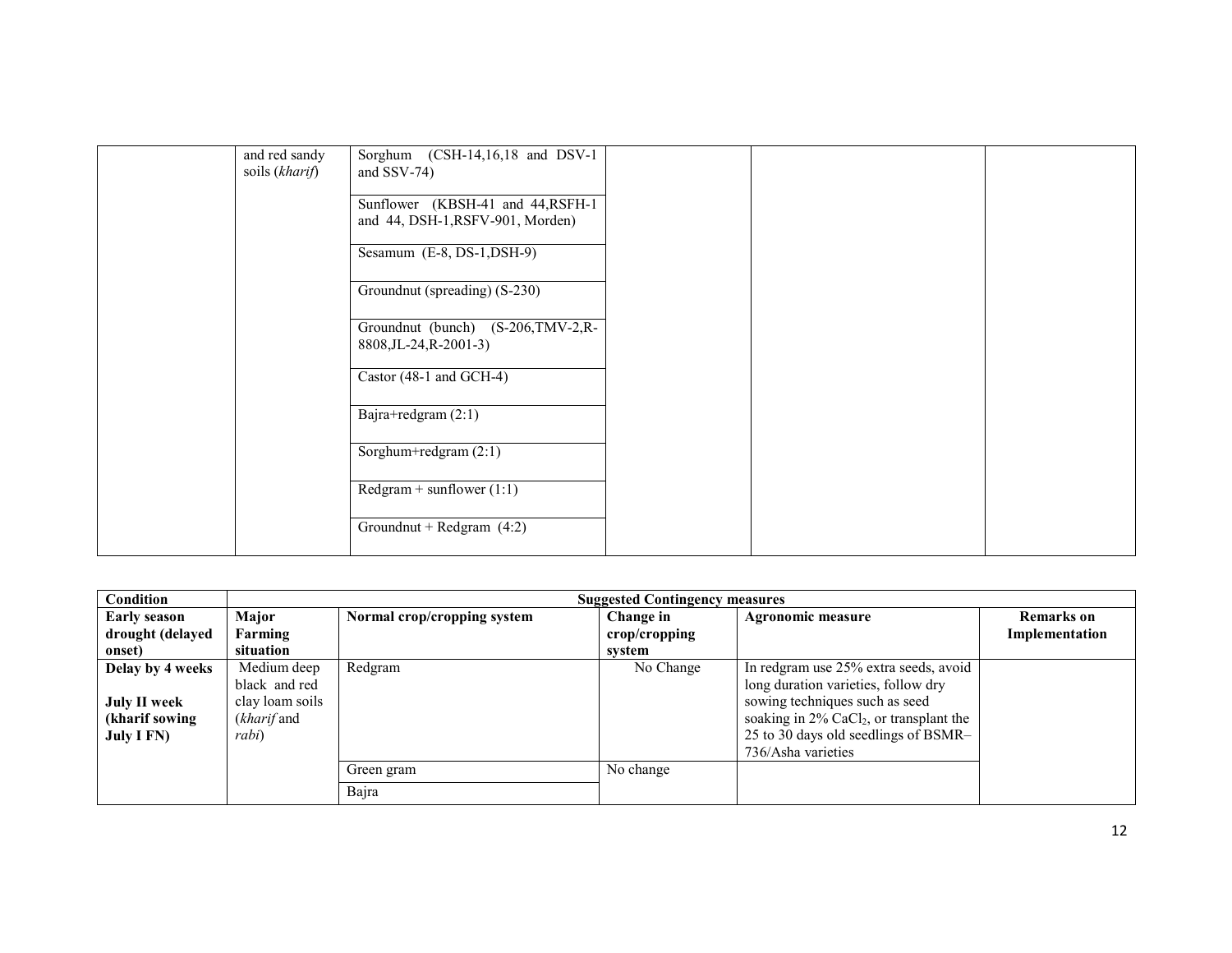|                                                                          | Sorghum                                     |           | $\overline{\phantom{a}}$                                                                                                                                                                                                                                                                    |  |
|--------------------------------------------------------------------------|---------------------------------------------|-----------|---------------------------------------------------------------------------------------------------------------------------------------------------------------------------------------------------------------------------------------------------------------------------------------------|--|
|                                                                          | Sunflower                                   |           |                                                                                                                                                                                                                                                                                             |  |
|                                                                          | Sesamum                                     |           |                                                                                                                                                                                                                                                                                             |  |
|                                                                          | Groundnut                                   |           |                                                                                                                                                                                                                                                                                             |  |
|                                                                          | Redgram + Greengram $(2:4 \text{ or } 1:3)$ |           |                                                                                                                                                                                                                                                                                             |  |
|                                                                          | Bajra+Redgram (2:1)                         |           |                                                                                                                                                                                                                                                                                             |  |
|                                                                          | Sorghum+Redgram (2:1)                       |           |                                                                                                                                                                                                                                                                                             |  |
|                                                                          | Redgram+Sunflower (1:1)                     |           |                                                                                                                                                                                                                                                                                             |  |
|                                                                          | Redgram+Groundnut (2:4)                     |           |                                                                                                                                                                                                                                                                                             |  |
| Medium and<br>deep black<br>soils and red<br>clay loam soils<br>(kharif) | Redgram                                     | No Change | • Follow dry sowing practice in<br>redgram with ridges and furrows at<br>90 cm apart<br>• Use 25% higher seed rate in<br>redgram with 90 x 20 cm spacing.<br>• Transplant the 25-30 days old<br>redgram seedlings of BSMR -<br>736variety.<br>• Grow medium and long duration<br>varieties. |  |
|                                                                          | Green gram                                  | No Change | Seed treatment, change in spacing.                                                                                                                                                                                                                                                          |  |
|                                                                          | Bajra                                       |           |                                                                                                                                                                                                                                                                                             |  |
|                                                                          | Sorghum                                     |           |                                                                                                                                                                                                                                                                                             |  |
|                                                                          | Sunflower                                   |           |                                                                                                                                                                                                                                                                                             |  |
|                                                                          | Sesamum                                     |           |                                                                                                                                                                                                                                                                                             |  |
|                                                                          | Groundnut                                   |           |                                                                                                                                                                                                                                                                                             |  |
|                                                                          | Redgram + Greengram $(2:4 \text{ or } 1:2)$ |           |                                                                                                                                                                                                                                                                                             |  |
|                                                                          | Bajra+Redgram (2:1)                         |           |                                                                                                                                                                                                                                                                                             |  |
|                                                                          | .Sorghum+Redgram (2:1)                      |           |                                                                                                                                                                                                                                                                                             |  |
|                                                                          |                                             |           |                                                                                                                                                                                                                                                                                             |  |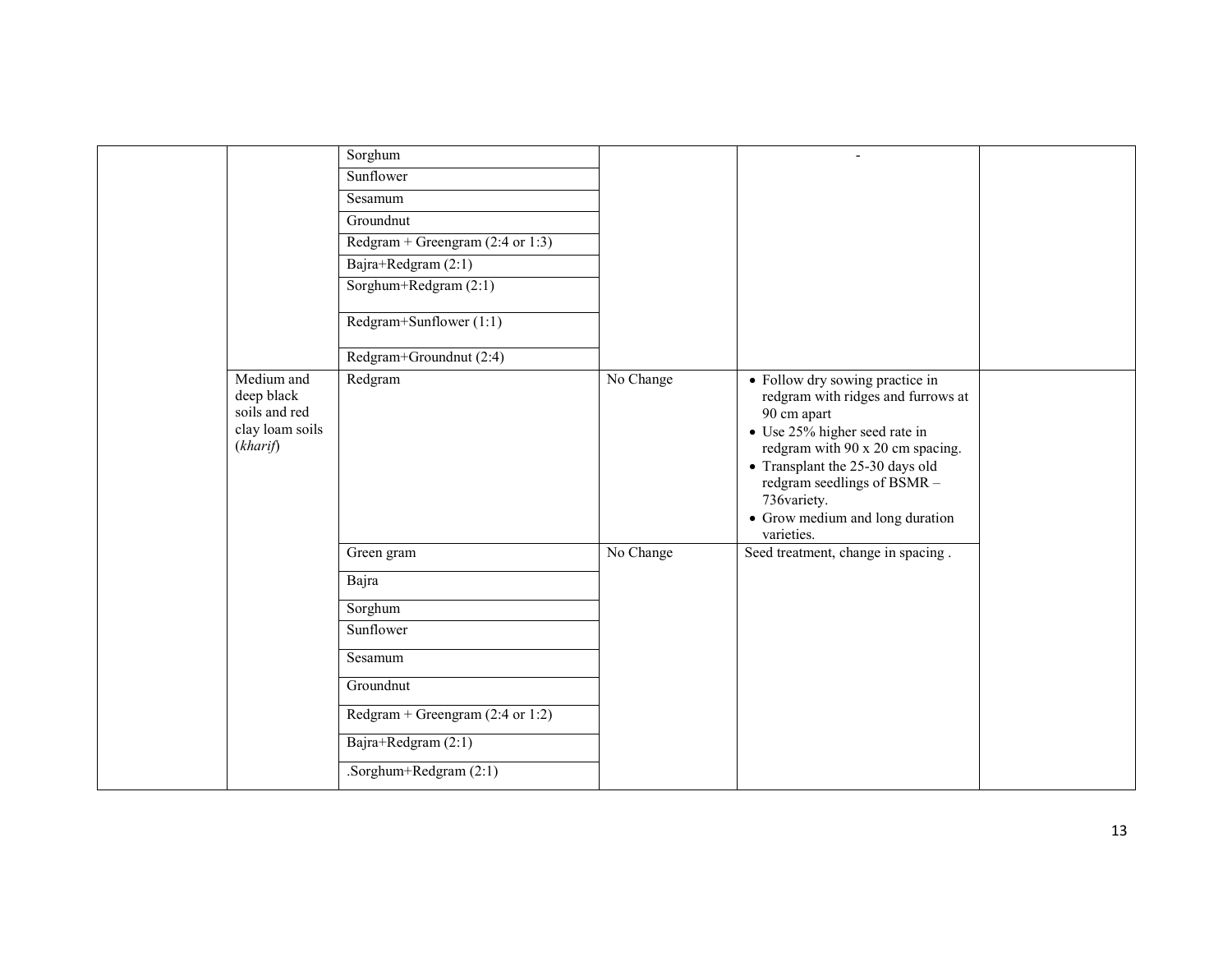|                                | Redgram+Sunflower (1:1)                        |                   |                                                                          |  |
|--------------------------------|------------------------------------------------|-------------------|--------------------------------------------------------------------------|--|
| Medium to<br>deep black soils  | Rabi Sorghum                                   | No change         | Keep the land fallow in Kharif by<br>treating with compartment bunds and |  |
| (rabi)                         | Sunflower                                      |                   | furrows for in- situ moisture                                            |  |
|                                | Chickpea                                       |                   | conservation.                                                            |  |
|                                | Cotton                                         |                   |                                                                          |  |
|                                | Rabi Sorghum+ chickpea (1:2)                   |                   |                                                                          |  |
|                                | Chickpea+ safflower (4:2)                      |                   |                                                                          |  |
|                                | Greengram/insitu green<br>manure-rabi<br>crops | Fallow-rabi crops |                                                                          |  |
| Shallow black<br>and red sandy | Bajra                                          |                   | Sow Sunflower at wider spacing at 90<br>x 20 cm                          |  |
| soils (kharif)                 | Sorghum                                        |                   |                                                                          |  |
|                                | Sunflower                                      |                   |                                                                          |  |
|                                | Sesamum                                        |                   |                                                                          |  |
|                                | Groundnut (spreading)                          |                   |                                                                          |  |
|                                | Groundnut (bunch)                              |                   |                                                                          |  |
|                                | Castor                                         |                   |                                                                          |  |
|                                | Bajra+redgram $(2:1)$                          |                   |                                                                          |  |
|                                | Sorghum+redgram (2:1)                          |                   |                                                                          |  |
|                                | $Redgram + sunflower (1:1)$                    |                   |                                                                          |  |
|                                | Groundnut + Redgram $(4:2)$                    |                   |                                                                          |  |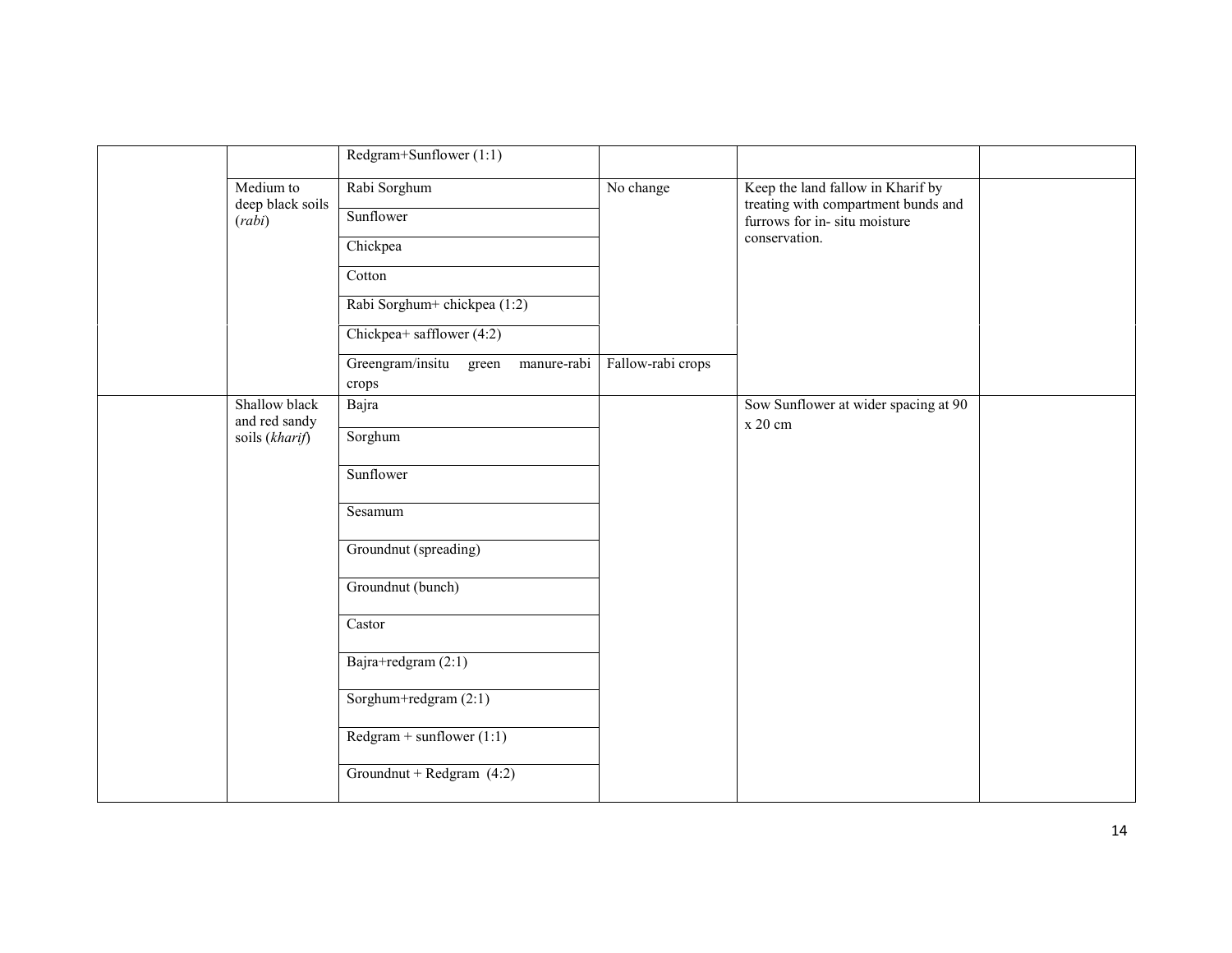| Condition                                                          |                                         |                                             | <b>Suggested Contingency measures</b>             |                                                                                                                     |                                     |  |
|--------------------------------------------------------------------|-----------------------------------------|---------------------------------------------|---------------------------------------------------|---------------------------------------------------------------------------------------------------------------------|-------------------------------------|--|
| <b>Early season</b><br>drought (delayed<br>onset)                  | Major<br>Farming<br>situation           | Normal crop/cropping system                 | Change in crop/cropping<br>system                 | <b>Agronomic measure</b>                                                                                            | <b>Remarks</b> on<br>Implementation |  |
| Delay by 6 weeks                                                   | Medium deep<br>black and red            | Redgram                                     | No change                                         | • Follow dry sowing practice in<br>redgram with ridges and furrows at                                               |                                     |  |
| July IV <sup>th</sup> week<br>(kharif sowing<br><b>July II FN)</b> | clay loam soils<br>(kharif and<br>rabi) | Green gram                                  | Redgram/Bajra/Sunflower/<br>Groundnut (Spreading) | 90 cm apart<br>• Use 25% higher seed rate in<br>redgram with 90 x 20 cm spacing.<br>• Transplant the 25-30 days old |                                     |  |
|                                                                    |                                         | Bajra                                       | No change                                         | redgram seedlings of BSMR $-736$<br>variety.                                                                        |                                     |  |
|                                                                    |                                         | Sorghum                                     | Redgram/Bajra/Sunflower/<br>Groundnut (Spreading) | • Grow medium and long duration<br>varieties.                                                                       |                                     |  |
|                                                                    |                                         | Sunflower                                   | No change                                         | • Treat the seeds of redgram and<br>bajra with 2% Cacl <sub>2</sub>                                                 |                                     |  |
|                                                                    |                                         | Sesamum                                     | $\overline{No}$ change                            |                                                                                                                     |                                     |  |
|                                                                    |                                         | Groundnut                                   | Groundnut(spreading)                              |                                                                                                                     |                                     |  |
|                                                                    |                                         | Redgram + Greengram $(2:4 \text{ or } 1:3)$ | Redgram/Bajar/Sunflower/<br>Groundnut (Spreading) |                                                                                                                     |                                     |  |
|                                                                    |                                         | Bajra+redgram (2:1)                         | Redgram/Bajar/Sunflower/<br>Groundnut (Spreading) |                                                                                                                     |                                     |  |
|                                                                    |                                         | .Sorghum+redgram $(2:1)$                    | Redgram/Bajra/Sunflower/<br>Groundnut (Spreading) |                                                                                                                     |                                     |  |
|                                                                    |                                         | Redgram+Sunflower (1:!)                     | Redgram/Bajra/Sunflower/<br>Groundnut (Spreading) |                                                                                                                     |                                     |  |
|                                                                    |                                         | Redgram+Groundnut (2:4)                     | Redgram/Bajra/Sunflower/<br>Groundnut (Spreading) |                                                                                                                     |                                     |  |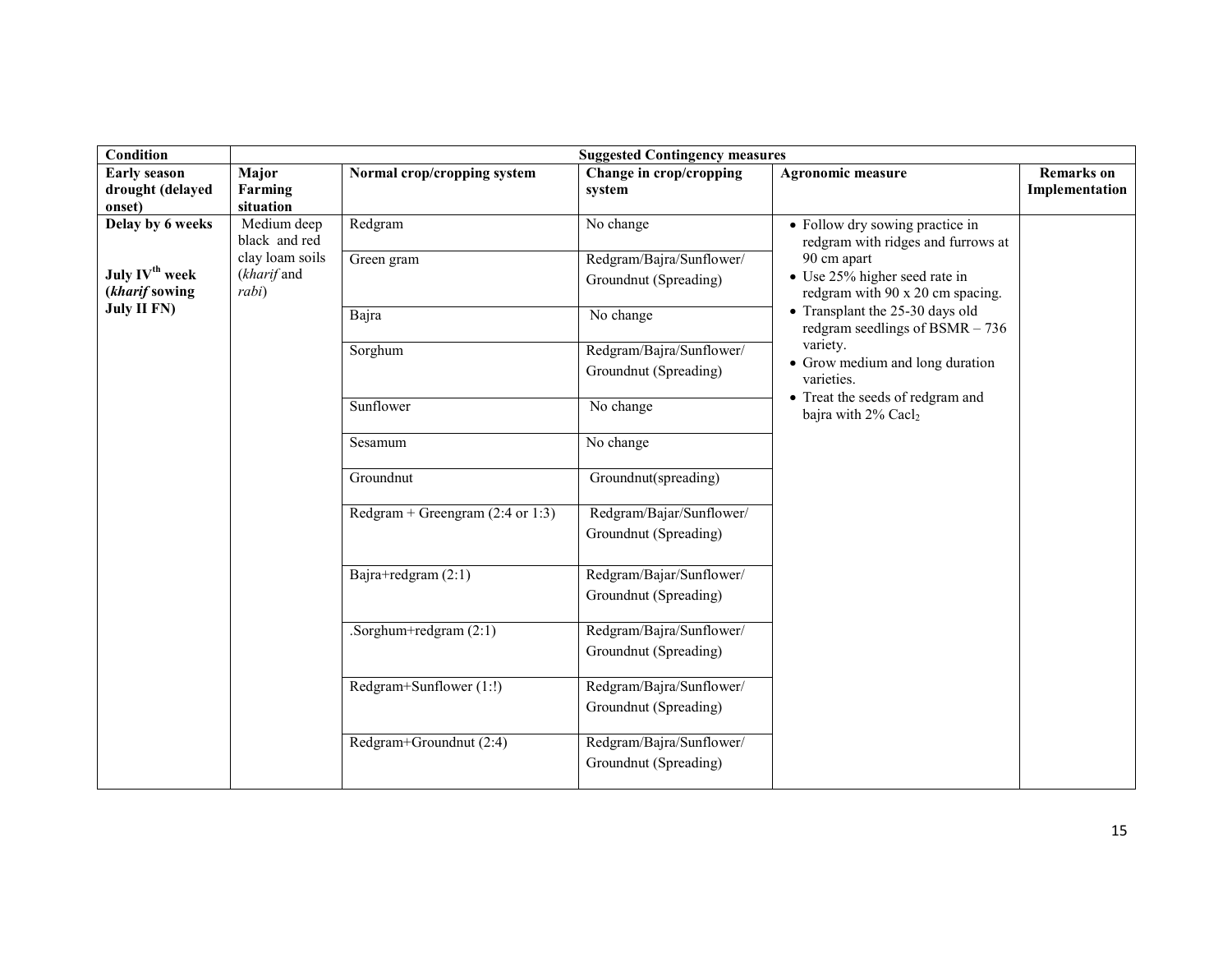| Medium and<br>deep black<br>soils and red<br>clay loam soils<br>(kharif) | Redgram                                                   | No change                 | Follow dry sowing practice in regram<br>with ridges and furrows at 90 cm<br>apart<br>Use 25% higher seed rate in redgram<br>with 90 x 20 cm spacing.<br>Transplant the 25-30 days old<br>redgram seedlings of BSMR -<br>736variety.<br>Grow medium and long duration<br>varieties. |  |
|--------------------------------------------------------------------------|-----------------------------------------------------------|---------------------------|------------------------------------------------------------------------------------------------------------------------------------------------------------------------------------------------------------------------------------------------------------------------------------|--|
|                                                                          | Green gram                                                | Redgram/Sunflower/ Castor |                                                                                                                                                                                                                                                                                    |  |
|                                                                          | Bajra                                                     | Redgram/Sunflower/ Castor |                                                                                                                                                                                                                                                                                    |  |
|                                                                          | Sorghum                                                   | Redgram/Sunflower/ Castor |                                                                                                                                                                                                                                                                                    |  |
|                                                                          | Sunflower                                                 | No change                 |                                                                                                                                                                                                                                                                                    |  |
|                                                                          | Sesamum                                                   | $\overline{No}$ change    |                                                                                                                                                                                                                                                                                    |  |
|                                                                          | Groundnut (bunch)                                         | Groundnut (spreading)     |                                                                                                                                                                                                                                                                                    |  |
|                                                                          | Redgram + Greengram $(2:4 \text{ or } 1:2)$               | Redgram + Sunflower       |                                                                                                                                                                                                                                                                                    |  |
|                                                                          | Bajra+redgram (2:1)                                       | Redgram + Sunflower       |                                                                                                                                                                                                                                                                                    |  |
|                                                                          | .Sorghum+redgram $(2:1)$                                  | Redgram + Sunflower       |                                                                                                                                                                                                                                                                                    |  |
|                                                                          | Redgram+Sunflower (1:1)                                   | No Change                 |                                                                                                                                                                                                                                                                                    |  |
| Medium to<br>deep black soils<br>(rabi)                                  | Fallow-Rabi Sorghum<br>Safflower<br>Chickpea<br>Sunflower | No change                 | Follow in situ moisture conservation<br>practices like Compartment bunds,<br>tied ridges & furrows to conserve rain<br>water for regular sowing of rabi crops                                                                                                                      |  |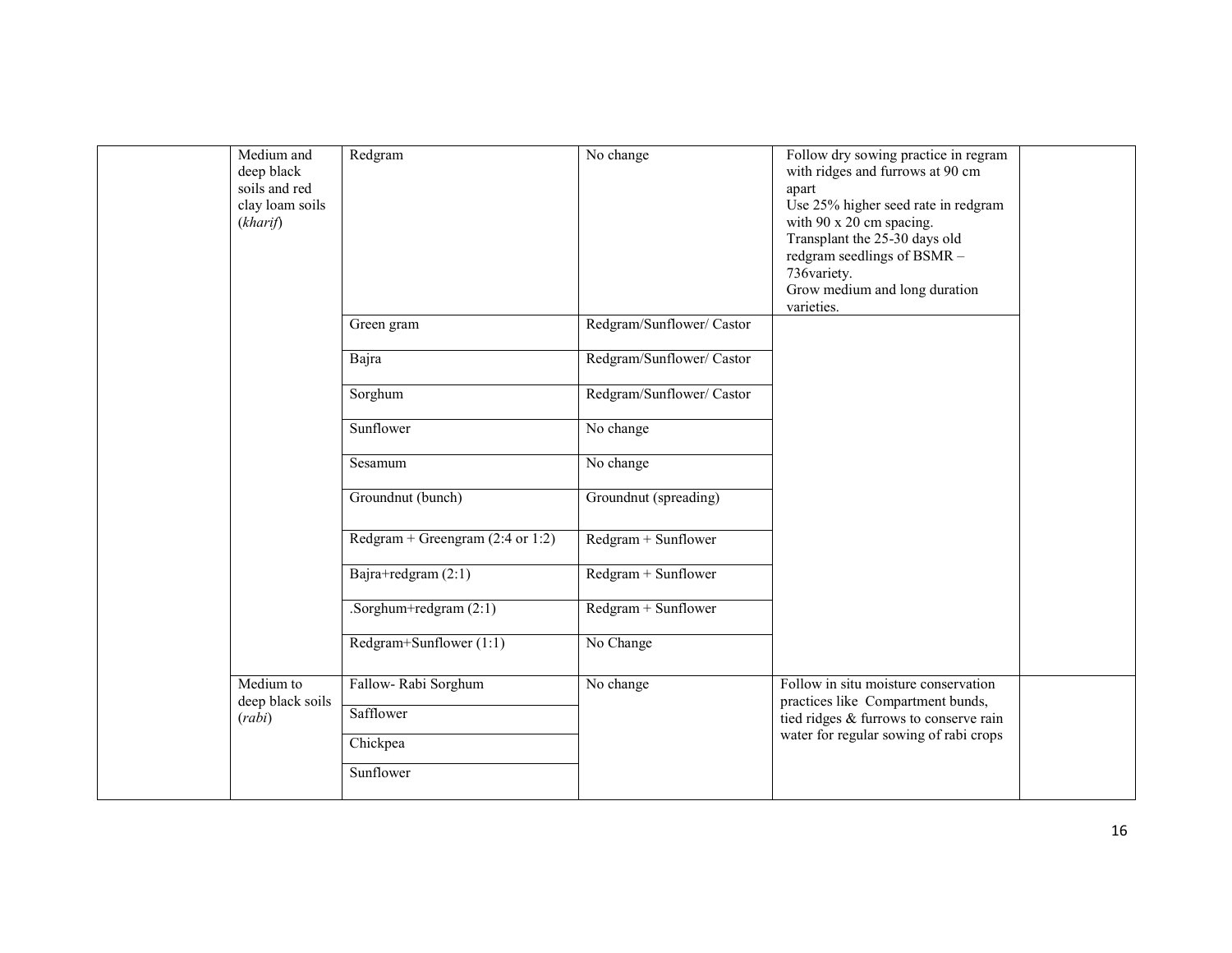|                                | $\overline{\mathrm{Cotton}}$<br>Rabi Sorghum+ chickpea (1:2) |                                                                 |                                                 |  |
|--------------------------------|--------------------------------------------------------------|-----------------------------------------------------------------|-------------------------------------------------|--|
|                                | Chickpea+ safflower (4:2)                                    |                                                                 |                                                 |  |
|                                | Greengram/insitu green manure-rabi<br>crops                  |                                                                 |                                                 |  |
| Shallow black<br>and red sandy | Bajra                                                        | No change                                                       | Sow Sunflower at wider spacing at 90<br>x 20 cm |  |
| soils (kharif)                 | Sorghum                                                      | Groundnut<br>(Spreading)/Sunflower<br>/Castor/Setaria/Horsegram |                                                 |  |
|                                | Sunflower                                                    | No Change                                                       |                                                 |  |
|                                | Sesamum                                                      | Groundnut<br>(Spreading)/Sunflower<br>/castor/Setaria/Horsegram |                                                 |  |
|                                | Groundnut (spreading)                                        | No Change                                                       |                                                 |  |
|                                | Groundnut (bunch)                                            | Groundnut (spreading)                                           |                                                 |  |
|                                | Castor                                                       | No Change                                                       |                                                 |  |
|                                | Bajra+redgram (2:1)                                          | Groundnut<br>(Spreading)/Sunflower<br>/castor/Setaria/Horsegram |                                                 |  |
|                                | Sorghum+redgram $(2:1)$                                      | Groundnut<br>(Spreading)/Sunflower<br>/castor/Setaria/Horsegram |                                                 |  |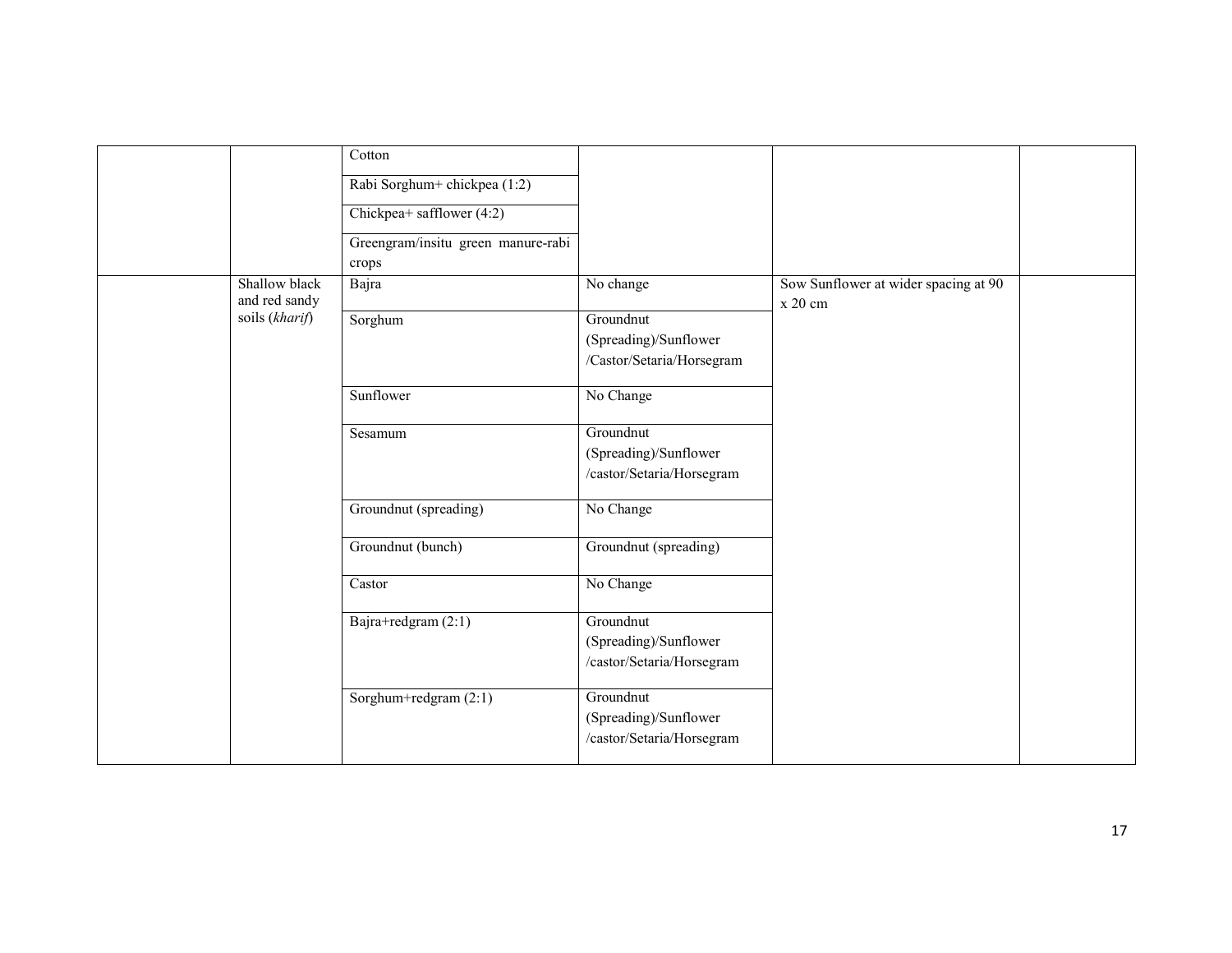|  | $Redgram + sunflower (1:1)$ | Groundnut<br>(Spreading)/Sunflower<br>/castor/Setaria/Horsegram |  |
|--|-----------------------------|-----------------------------------------------------------------|--|
|  | Groundnut + Redgram $(4:2)$ | Groundnut<br>(Spreading)/Sunflower<br>/castor/Setaria/Horsegram |  |

| Condition                                         | <b>Suggested Contingency measures</b>                                      |                                                                                                                                                     |                                                              |                            |                                     |  |  |
|---------------------------------------------------|----------------------------------------------------------------------------|-----------------------------------------------------------------------------------------------------------------------------------------------------|--------------------------------------------------------------|----------------------------|-------------------------------------|--|--|
| <b>Early season</b><br>drought<br>(delayed onset) | Major<br>Farming<br>situation                                              | Normal crop/cropping system                                                                                                                         | Change in crop/cropping system                               | <b>Agronomic measure</b>   | <b>Remarks</b> on<br>Implementation |  |  |
| Delay by 8<br>weeks                               | Medium<br>deep black<br>and red clay<br>loam soils<br>(kharif and<br>rabi) | Redgram<br>Green gram                                                                                                                               | Sunflower/Horsegram (JPM-6) /Navane<br>(RS-118 andHMT-100-1) |                            |                                     |  |  |
| <b>August II</b><br>week (kharif<br>sowing Aug II |                                                                            | Bajra<br>Sorghum                                                                                                                                    |                                                              |                            |                                     |  |  |
| FN)                                               |                                                                            | Sunflower                                                                                                                                           | Sunflower/Horsegram /Navane                                  | Sow sunflower at 90x 20 cm |                                     |  |  |
|                                                   |                                                                            | Sesamum<br>Groundnut (bunch)<br>Redgram + Greengram $(2:4$ or<br>1:2)<br>Bajra+redgram (2:1)<br>.Sorghum+redgram $(2:1)$<br>Redgram+Sunflower (1:!) | Sunflower/Horsegram /Navane                                  |                            |                                     |  |  |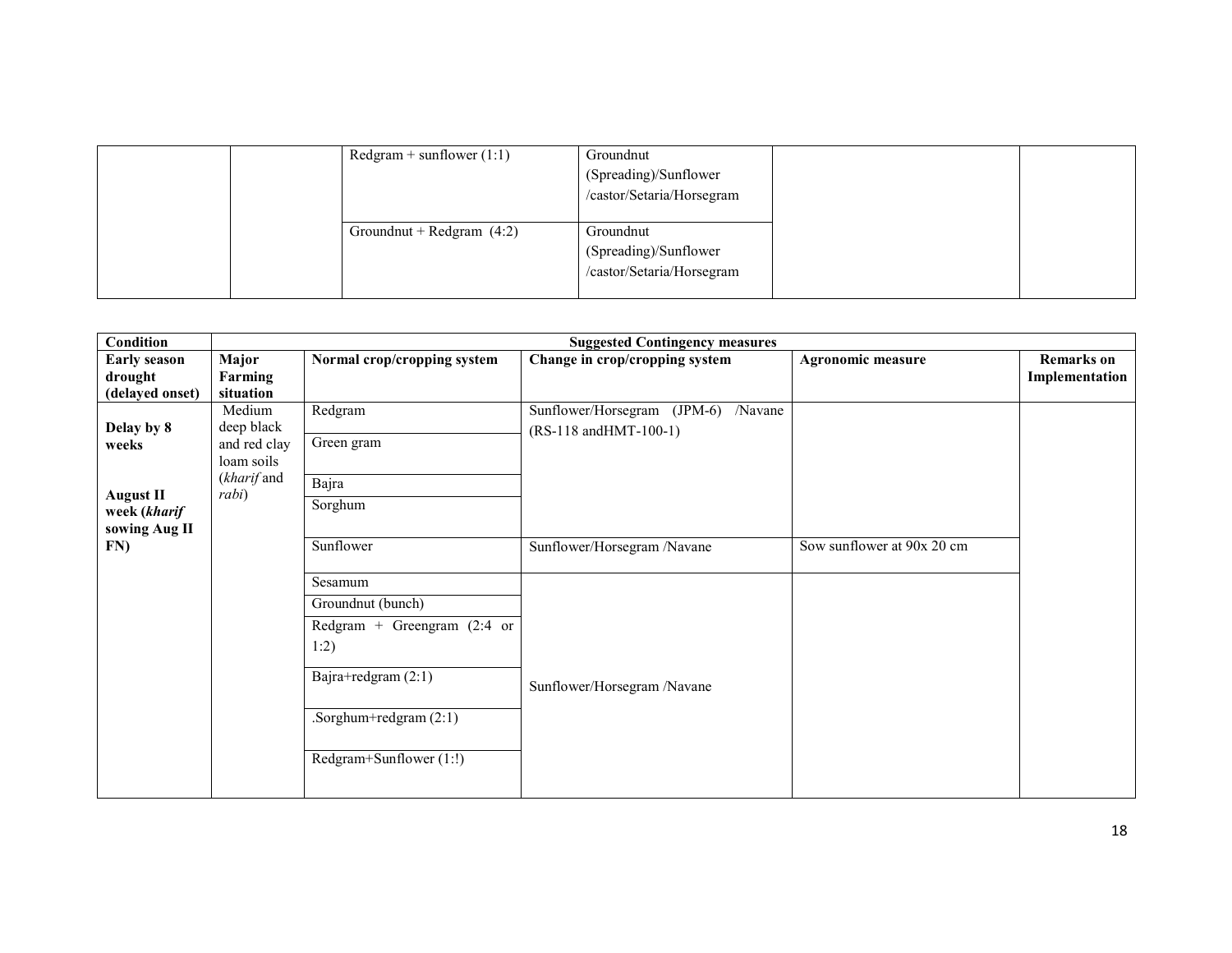|                            | Redgram+Groundnut (2:4)        |                        |                                                                     |  |
|----------------------------|--------------------------------|------------------------|---------------------------------------------------------------------|--|
| Medium and<br>deep black   | Redgram                        | Sunflower/Fodder Crops |                                                                     |  |
| soils and red<br>clay loam | Green gram                     |                        |                                                                     |  |
| soils (kharif)             | Bajra                          |                        |                                                                     |  |
|                            | Sorghum                        |                        |                                                                     |  |
|                            | Sunflower                      | No Change              |                                                                     |  |
|                            | Sesamum                        | Sunflower/Fodder Crops |                                                                     |  |
|                            | Groundnut (bunch)              |                        |                                                                     |  |
|                            | Redgram + Greengram $(2:4$ or  |                        |                                                                     |  |
|                            | 1:2)                           |                        |                                                                     |  |
|                            | Bajra+redgram (2:1)            |                        |                                                                     |  |
|                            | .Sorghum+redgram $(2:1)$       |                        |                                                                     |  |
|                            | Redgram+Sunflower (1:1)        |                        |                                                                     |  |
| Medium to                  | Fallow-Rabi Sorghum            | No change              | Keep the land fallow in Kharif by                                   |  |
| deep black<br>soils (rabi) | Safflower                      |                        | treating with compartment bunds<br>and furrows for in situ moisture |  |
|                            | Chickpea                       |                        | conservation                                                        |  |
|                            | Sunflower                      |                        |                                                                     |  |
|                            | Cotton                         |                        |                                                                     |  |
|                            | Rabi Sorghum+ chickpea (1:2)   |                        |                                                                     |  |
|                            | Chickpea+ safflower $(4:2)$    |                        |                                                                     |  |
|                            | Greengram/insitu green manure- |                        |                                                                     |  |
|                            | rabi crops                     |                        |                                                                     |  |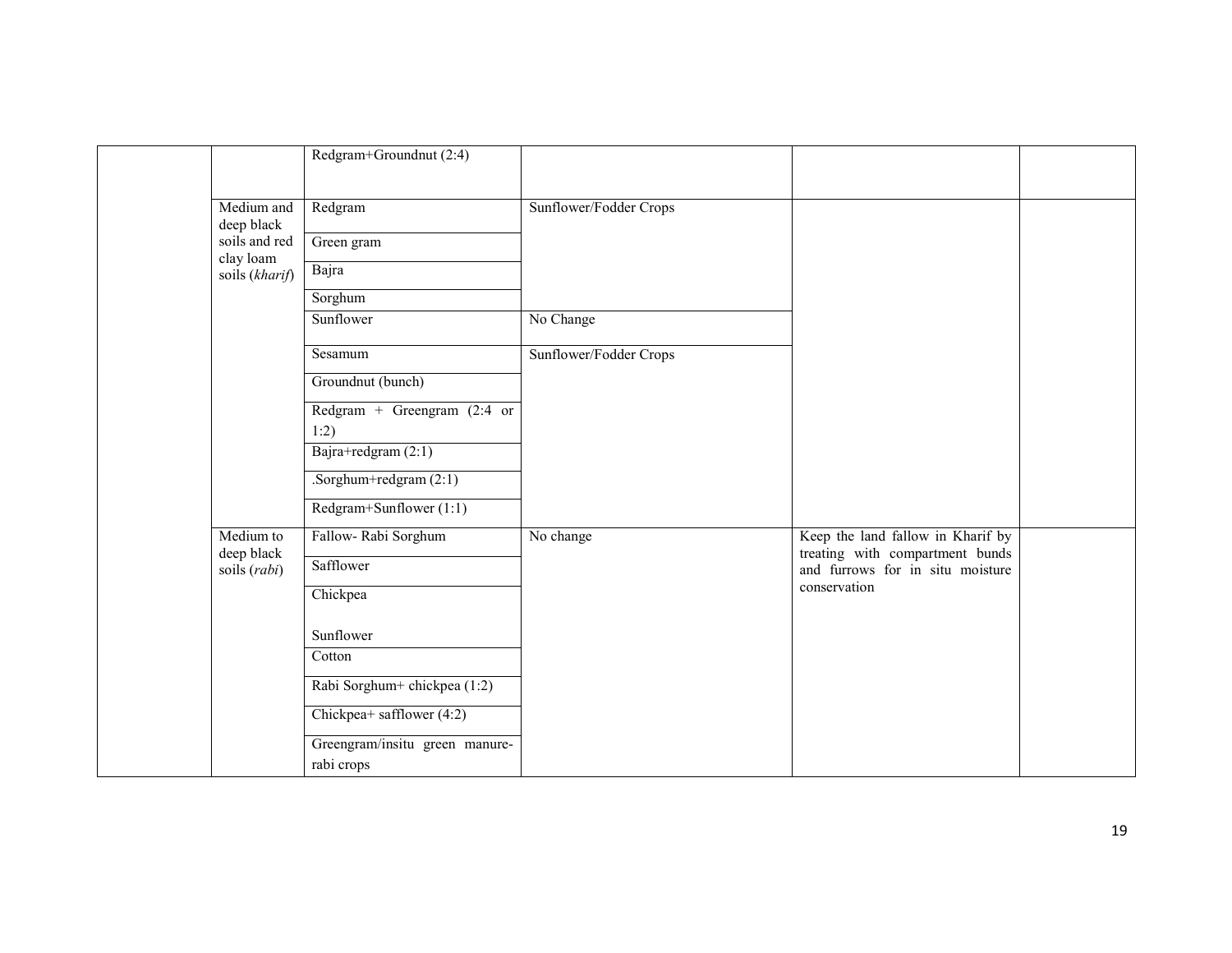| Shallow                     | Bajra                       | Sunflower/Castor/Setaria/Niger/Horsegram |  |
|-----------------------------|-----------------------------|------------------------------------------|--|
| black and                   |                             |                                          |  |
| red sandy<br>soils (kharif) | Sorghum                     |                                          |  |
|                             | Sunflower                   |                                          |  |
|                             |                             |                                          |  |
|                             | Sesamum                     |                                          |  |
|                             |                             |                                          |  |
|                             | Groundnut (spreading)       |                                          |  |
|                             | Groundnut (bunch)           |                                          |  |
|                             |                             |                                          |  |
|                             | Castor                      |                                          |  |
|                             | Bajra+redgram (2:1)         |                                          |  |
|                             |                             |                                          |  |
|                             | Sorghum+redgram (2:1)       |                                          |  |
|                             | Redgram + sunflower $(1:1)$ |                                          |  |
|                             |                             |                                          |  |
|                             | Groundnut + Redgram $(4:2)$ |                                          |  |
|                             |                             |                                          |  |

| Condition           |                 | <b>Suggested Contingency measures</b> |                             |                                       |                   |  |
|---------------------|-----------------|---------------------------------------|-----------------------------|---------------------------------------|-------------------|--|
| <b>Early season</b> | Major           | <b>Normal Crop/cropping system</b>    | Change in crop/cropping     | <b>Agronomic measure</b>              | <b>Remarks</b> on |  |
| drought (delayed    | Farming         |                                       | svstem                      |                                       | Implementation    |  |
| onset)              | situation       |                                       |                             |                                       |                   |  |
| <b>Normal onset</b> | Medium deep     | Redgram                               | Thinning and gap filling in | Opening of Conservation furrow at 15- |                   |  |
| followed by dry     | black and red   |                                       | the existing crops.         | 20 m apart.                           |                   |  |
| spell after sowing  | clay loam soils | Green gram                            |                             |                                       |                   |  |
| leading to poor     | (kharif and     |                                       | Resowing (within 15 days if | Mulching                              |                   |  |
| germination/crop    | rabi)           | Bajra                                 | population is $<$ 30%)      |                                       |                   |  |
| stand etc.          |                 | Sorghum                               |                             |                                       |                   |  |
|                     |                 |                                       | Reduce population by        |                                       |                   |  |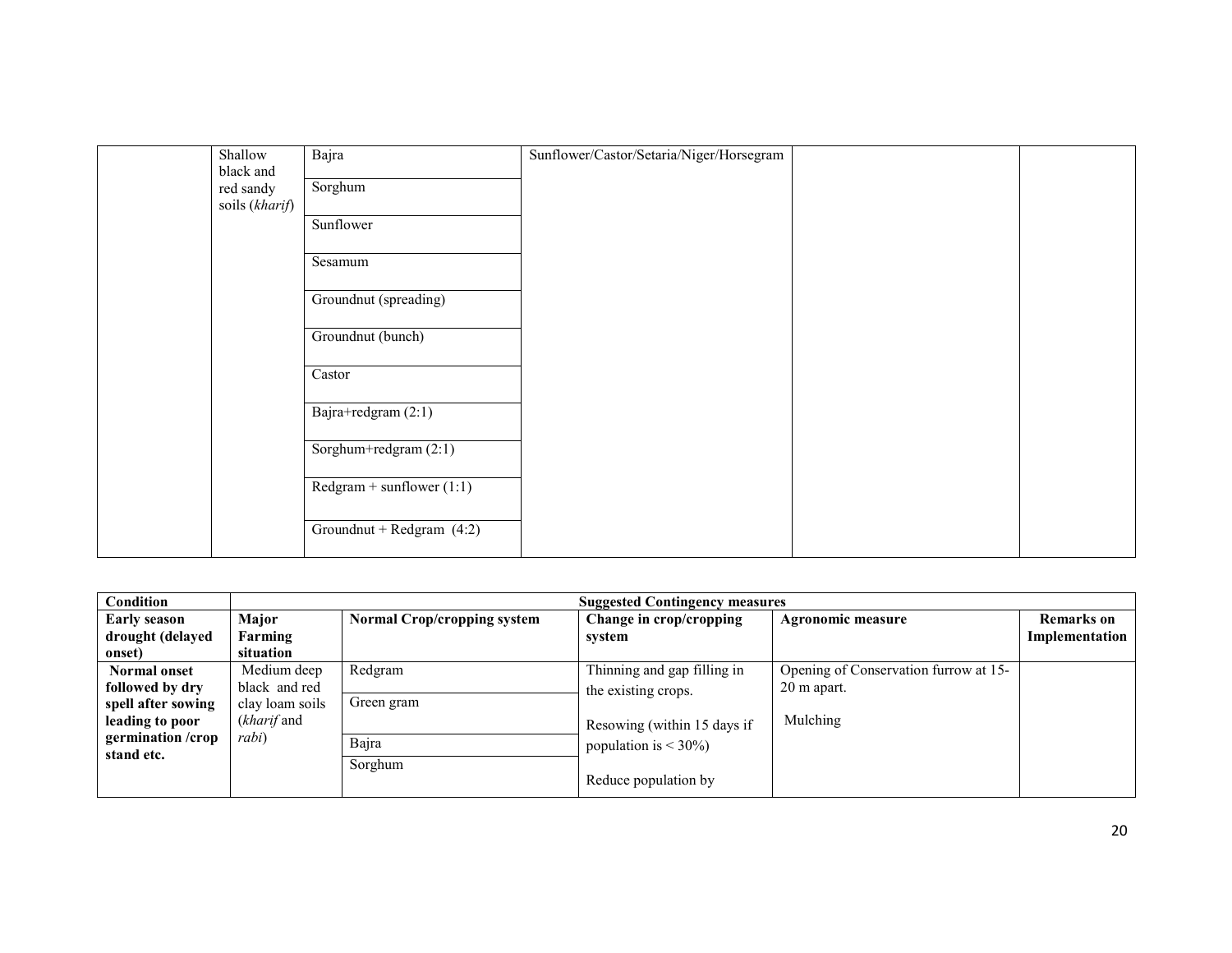|        |                                  | Sesamum                                     | thinning upto 25 to 66%                                                                                                                     |                                                                         |  |
|--------|----------------------------------|---------------------------------------------|---------------------------------------------------------------------------------------------------------------------------------------------|-------------------------------------------------------------------------|--|
|        |                                  | Groundnut (bunch)                           | depending on stress upto 30-                                                                                                                |                                                                         |  |
|        |                                  | Redgram + Greengram $(2:4 \text{ or } 1:2)$ | 35 days.                                                                                                                                    |                                                                         |  |
|        |                                  | Bajra+Redgram $\overline{(2:1)}$            |                                                                                                                                             |                                                                         |  |
|        |                                  | .Sorghum+redgram $(2:1)$                    |                                                                                                                                             |                                                                         |  |
|        |                                  | Redgram+Sunflower (1:!)??                   |                                                                                                                                             |                                                                         |  |
|        |                                  | Redgram+Groundnut (2:4)                     |                                                                                                                                             |                                                                         |  |
|        | Medium and<br>deep black         | Redgram                                     | • Thinning and gap filling                                                                                                                  | Opening of Conservation furrow at 15-<br>20 m apart.                    |  |
|        | soils and red<br>clay loam soils | $\overline{G}$ reen gram                    | in the existing crops.                                                                                                                      |                                                                         |  |
|        | (kharif)                         | Bajra                                       | • Resowing (within 15 days<br>if population is $<$ 30%)<br>• Reduce population by<br>thinning upto 25 to $66\%$<br>depending on stress upto |                                                                         |  |
|        |                                  | Sorghum                                     |                                                                                                                                             |                                                                         |  |
|        |                                  | Sunflower                                   |                                                                                                                                             |                                                                         |  |
|        |                                  | Sesamum                                     |                                                                                                                                             |                                                                         |  |
|        |                                  | Groundnut (bunch)                           | 30-35 days.                                                                                                                                 |                                                                         |  |
|        |                                  | Redgram + Greengram $(2:4 \text{ or } 1:2)$ |                                                                                                                                             |                                                                         |  |
|        |                                  | Bajra+redgram $(2:1)$                       |                                                                                                                                             |                                                                         |  |
|        |                                  | .Sorghum+redgram $(2:1)$                    |                                                                                                                                             |                                                                         |  |
|        |                                  | Redgram+Sunflower (1:1)                     |                                                                                                                                             |                                                                         |  |
|        | Medium to<br>deep black soils    | Fallow-Rabi Sorghum                         | Thinning and gap filling in                                                                                                                 | Compartment bunding/moisture<br>conservation practices in kharif fallow |  |
| (rabi) | and red clay                     | Safflower                                   | the existing crops.                                                                                                                         | areas                                                                   |  |
|        | loam soils                       | Chickpea                                    | Resowing (within 15 days if<br>population is $<$ 30%)                                                                                       | Frequent intercultivations and<br>mulching                              |  |
|        |                                  | Sunflower                                   | Reduce population by                                                                                                                        |                                                                         |  |
|        |                                  | Cotton                                      | thinning upto 25 to 66%                                                                                                                     |                                                                         |  |
|        |                                  |                                             |                                                                                                                                             |                                                                         |  |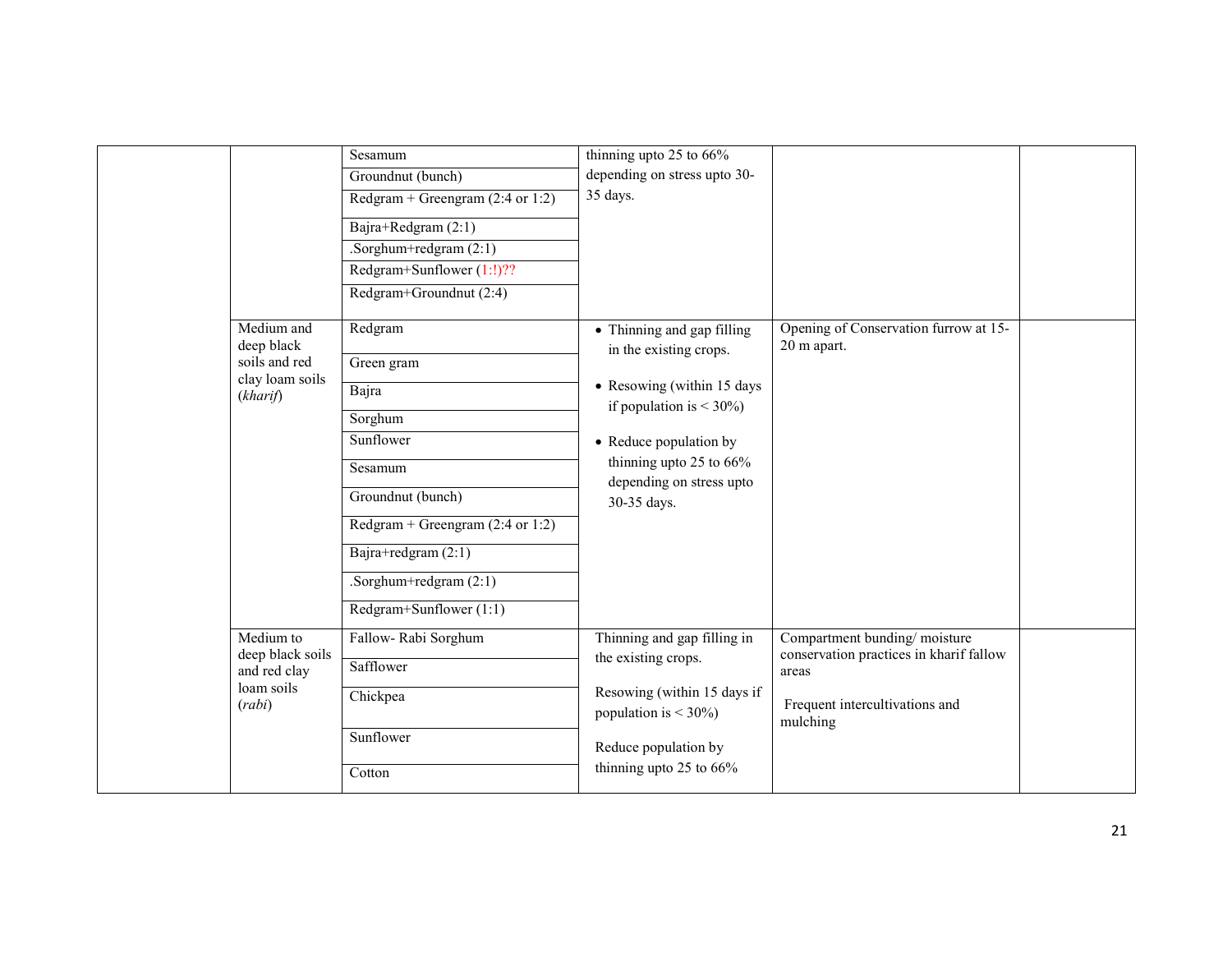|                                                  | Rabi Sorghum+ chickpea (1:2)<br>Chickpea+ safflower (4:2)<br>Greengram/insitu green manure-rabi<br>crops                                                                                                       | depending on stress upto 30-<br>35 days.                                                                                                                                                                                                |                                                                                                      |  |
|--------------------------------------------------|----------------------------------------------------------------------------------------------------------------------------------------------------------------------------------------------------------------|-----------------------------------------------------------------------------------------------------------------------------------------------------------------------------------------------------------------------------------------|------------------------------------------------------------------------------------------------------|--|
| Shallow black<br>and red sandy<br>soils (kharif) | Bajra<br>Sorghum<br>Sunflower<br>Sesamum<br>Groundnut (spreading)<br>Groundnut (bunch)<br>Castor<br>Bajra+redgram (2:1)<br>Sorghum+redgram (2:1)<br>$Redgram + sunflower (1:1)$<br>Groundnut + Redgram $(4:2)$ | Thinning and gap filling in<br>the existing crops.<br>Resowing (within 15 days if<br>population is $<$ 30%)<br>Intercultivation and weeding<br>In groundnut spraying with<br>urea $(2\%)$ immediately after<br>rains for quick revival. | Opening of Conservation furrow to<br>conserve moisture<br>Frequent intercultivations and<br>mulching |  |

| Condition                   |           | <b>Suggested Contingency measures</b> |                                |                   |                   |  |  |
|-----------------------------|-----------|---------------------------------------|--------------------------------|-------------------|-------------------|--|--|
| 2. Mid season               | Major     | <b>Normal Crop/cropping system</b>    | Change in crop/cropping system | Agronomic measure | <b>Remarks</b> on |  |  |
| drought (long dry   Farming |           |                                       |                                |                   | Implementation    |  |  |
| spell, consecutive          | situation |                                       |                                |                   |                   |  |  |
| 2 weeks rainless            |           |                                       |                                |                   |                   |  |  |
| $(>2.5$ mm)                 |           |                                       |                                |                   |                   |  |  |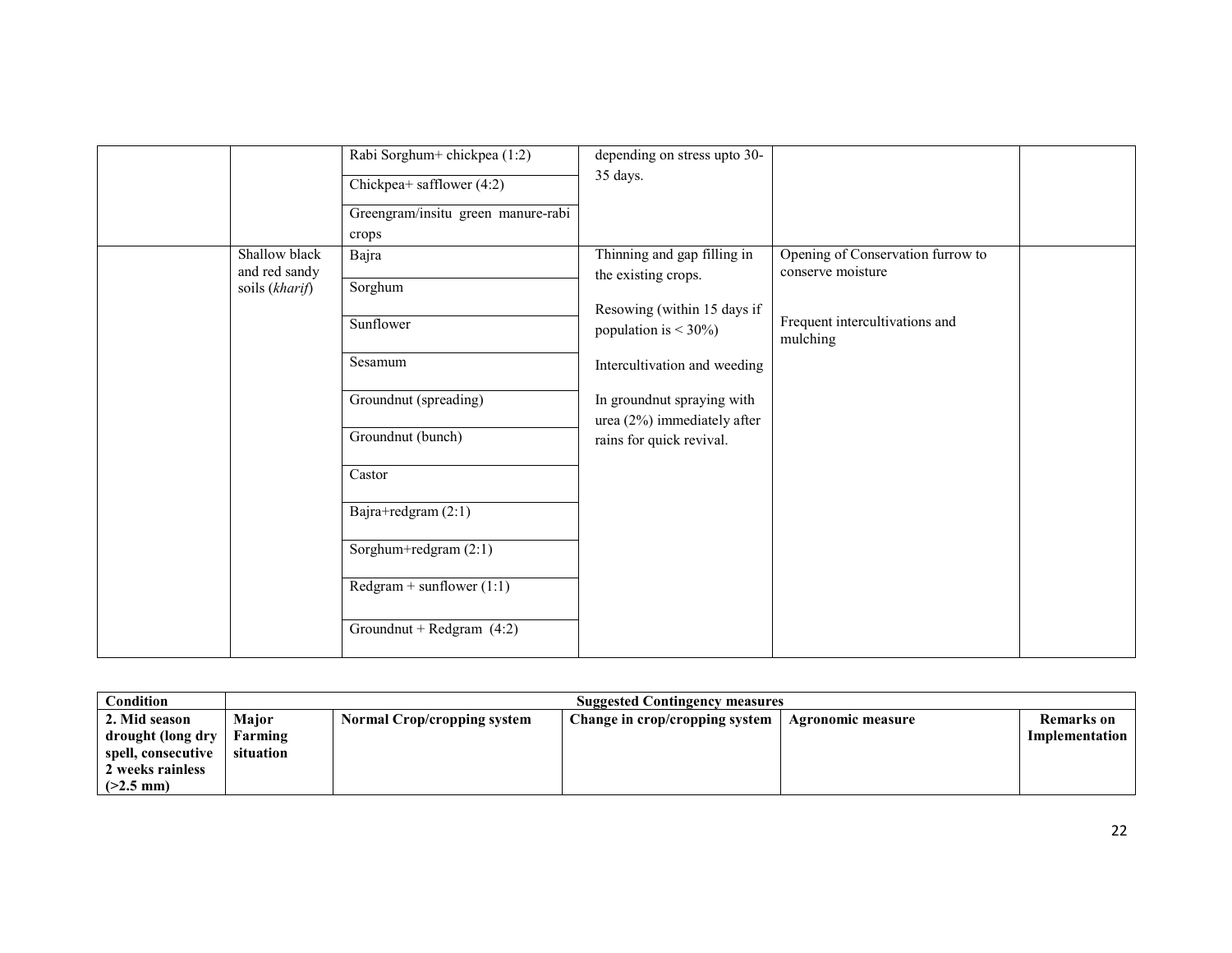| period)                |                                                                          |                                                                                                                                                                                                                                   |                                                                                                                                                                                                                                                                                                                       |                                                                                   |  |
|------------------------|--------------------------------------------------------------------------|-----------------------------------------------------------------------------------------------------------------------------------------------------------------------------------------------------------------------------------|-----------------------------------------------------------------------------------------------------------------------------------------------------------------------------------------------------------------------------------------------------------------------------------------------------------------------|-----------------------------------------------------------------------------------|--|
| At vegetative<br>stage | Medium deep<br>black and red<br>clay loam soils<br>(kharif and<br>rabi)  | Redgram<br>Green gram<br>Bajra<br>Sorghum<br>Sesamum<br>Groundnut (bunch)<br>Redgram + Greengram $(2:4 \text{ or } 1:2)$<br>Bajra+redgram (2:1)<br>.Sorghum+redgram $(2:1)$<br>Redgram+Sunflower (1:1)<br>Redgram+Groundnut (2:4) | • Thinning/removal of alternate<br>rows or plants within in<br>sorghum and bajra rows at 30-<br>45 DAS.<br>• Grazing leaf tips in bajra<br>• Apply gypsum to groundnut<br>after receipt of rains(before 45<br>days)<br>• Repeated inter cultivation and<br>weeding<br>• Removal of weak seedlings in<br>Sorghum/Bajra | • Spraying of 5% kaolin<br>(Antitranspirant)<br>• Provide supplemental irrigation |  |
|                        | Medium and<br>deep black<br>soils and red<br>clay loam soils<br>(kharif) | Redgram<br>Green gram<br>Bajra<br>Sorghum<br>Sunflower<br>Sesamum<br>Groundnut (bunch)<br>Redgram + Greengram $(2:4 \text{ or } 1:2)$                                                                                             | • Thinning/removal of alternate<br>rows or plants within in<br>sorghum and bajra rows at 30-<br>45 DAS.<br>• Grazing leaf tips in bajra<br>• Apply gypsum to groundnut<br>after receipt of rains(before 45<br>days)<br>• Repeated inter cultivation and<br>weeding<br>• Removal of weak seedlings in<br>Sorghum/Bajra | • Spraying of 5% kaolin<br>(Antitranspirant)<br>• Provide supplemental irrigation |  |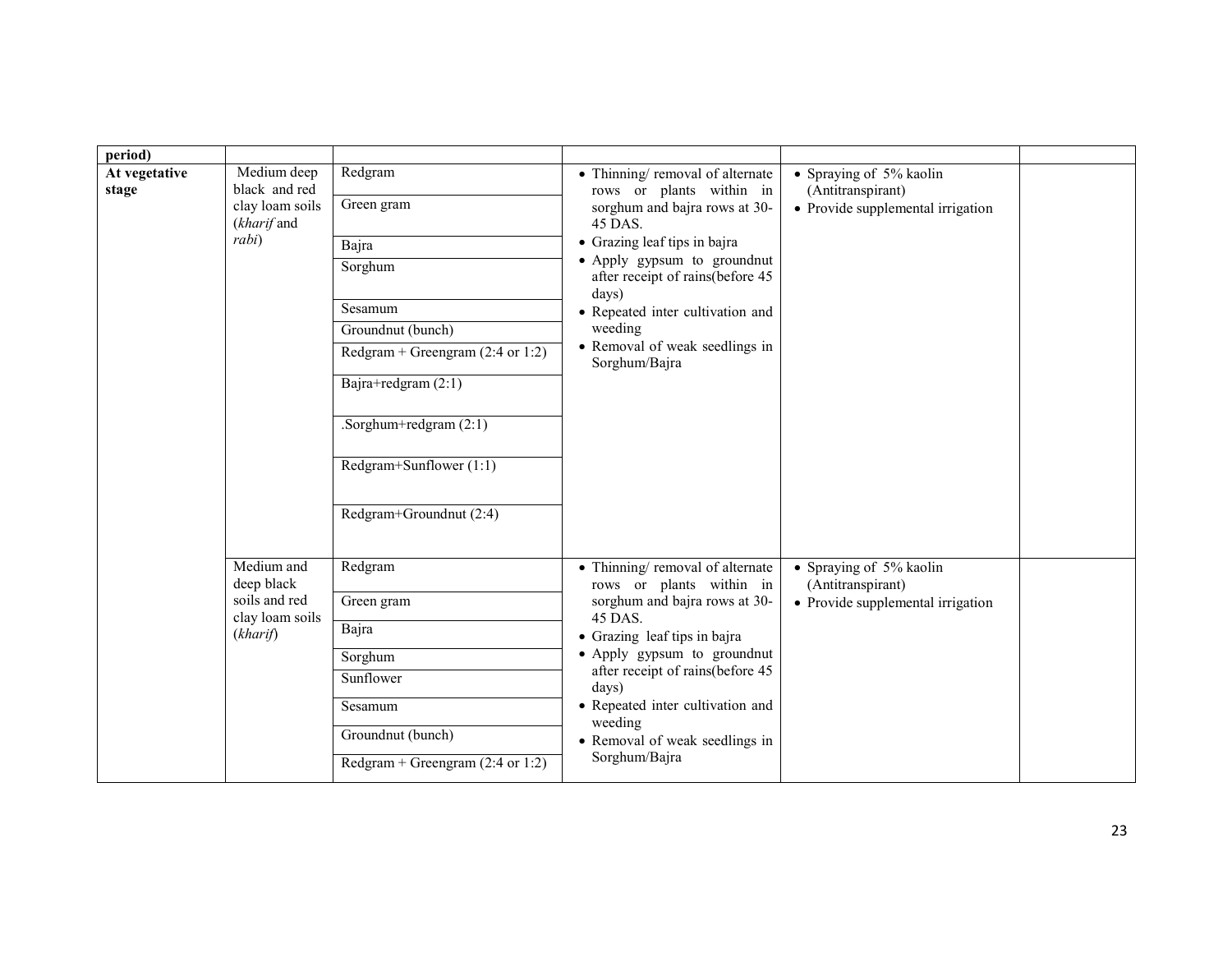|                                | Bajra+redgram $(2:1)$          |                                                                |                                                  |  |
|--------------------------------|--------------------------------|----------------------------------------------------------------|--------------------------------------------------|--|
|                                | .Sorghum+redgram $(2:1)$       |                                                                |                                                  |  |
|                                | Redgram+Sunflower $(1:1)$      |                                                                |                                                  |  |
| Medium to<br>deep black        | Fallow-Rabi Sorghum            |                                                                | Compartment bunding for moisture<br>conservation |  |
| soils and red                  | Safflower                      |                                                                |                                                  |  |
| clay loam soils<br>(rabi)      | Chickpea                       |                                                                |                                                  |  |
|                                | Sunflower                      |                                                                |                                                  |  |
|                                | Cotton                         |                                                                |                                                  |  |
|                                | Rabi Sorghum+ chickpea (1:2)   |                                                                |                                                  |  |
|                                | Chickpea+ safflower (4:2)      |                                                                |                                                  |  |
|                                | Greengram/insitu green manure- |                                                                |                                                  |  |
|                                | rabi crops                     |                                                                |                                                  |  |
| Shallow black<br>and red sandy | Bajra                          | • Removal/thinning of alternate<br>rows.                       | • Spraying of 5% kaolin<br>(Antitranspirant)     |  |
| soils (kharif)                 | Sorghum                        | • Repeated intercultivation and<br>weeding                     | • Provide supplemental irrigation                |  |
|                                | Sunflower                      | • Grazing leaf tips in bajra<br>• Removal of weak seedlings in |                                                  |  |
|                                | Sesamum                        | sorghum/bajra                                                  |                                                  |  |
|                                | Groundnut (spreading)          |                                                                |                                                  |  |
|                                | Groundnut (bunch)              |                                                                |                                                  |  |
|                                | Castor                         |                                                                |                                                  |  |
|                                | Bajra+Redgram (2:1)            |                                                                |                                                  |  |
|                                |                                |                                                                |                                                  |  |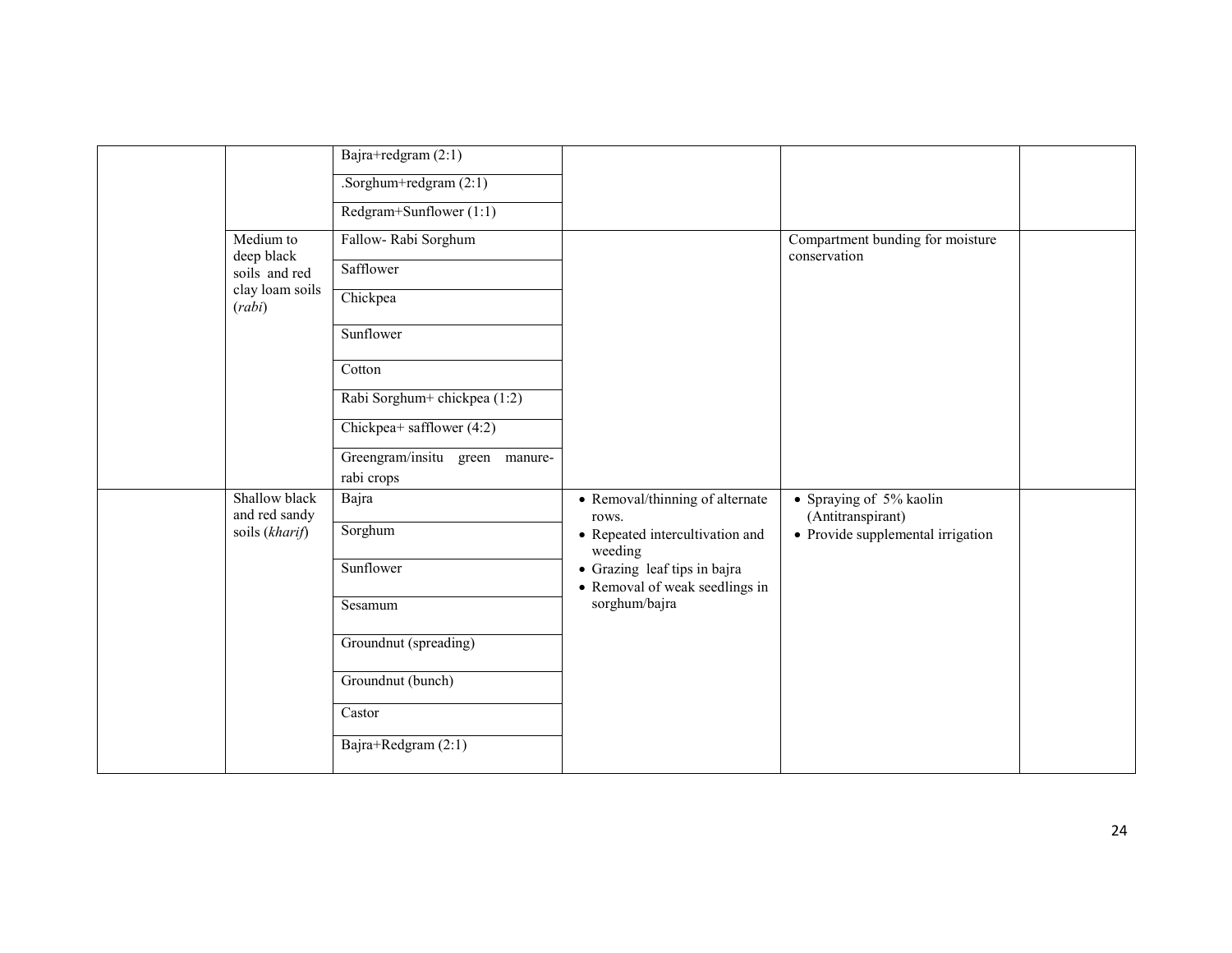|  | Sorghum+Redgram (2:1)       |  |  |
|--|-----------------------------|--|--|
|  | $Redgram + Sunflower (1:1)$ |  |  |
|  | Groundnut + Redgram $(4:2)$ |  |  |
|  |                             |  |  |

| Condition                                    |                                                                          |                                                                                                                                                                                                                                 | <b>Suggested Contingency measures</b>                                                                                                                                                                                                                                                                                  |                                                                                                                                                                                                                                                                                                         |                                     |
|----------------------------------------------|--------------------------------------------------------------------------|---------------------------------------------------------------------------------------------------------------------------------------------------------------------------------------------------------------------------------|------------------------------------------------------------------------------------------------------------------------------------------------------------------------------------------------------------------------------------------------------------------------------------------------------------------------|---------------------------------------------------------------------------------------------------------------------------------------------------------------------------------------------------------------------------------------------------------------------------------------------------------|-------------------------------------|
| 3. Mid season<br>drought (long dry<br>spell) | Major<br>Farming<br>situation                                            | Crop/cropping system                                                                                                                                                                                                            | Change in crop/cropping system                                                                                                                                                                                                                                                                                         | <b>Agronomic measure</b>                                                                                                                                                                                                                                                                                | <b>Remarks</b> on<br>Implementation |
| At reproductive<br>stage                     | Medium deep<br>black and red<br>clay loam soils<br>(kharif and<br>rabi)  | Redgram<br>Green gram<br>Bajra<br>Sorghum<br>Sesamum<br>Groundnut (bunch)<br>Redgram + Greengram $(2:4 \text{ or } 1:2)$<br>Bajra+redgram (2:1)<br>.Sorghum+redgram (2:1)<br>Redgram+Sunflower (1:1)<br>Redgram+Groundnut (2:4) | • Stripping of older leaves and<br>non functional<br>leaves in<br>sorghum & bajra<br>• In Bajra, harvest the crop for<br>fodder purpose and allow for<br>ratooning both under sole and<br>intercropping.<br>• Harvest groundnut (bunch)<br>and fodder crops for fodder.<br>• Repeated intercultivation and<br>weeding. | • Spraying<br>the<br>with<br>crops<br>antitranspirants such as kaolin<br>(5%)<br>• Provide supplemental irrigation<br>• Mulching<br>with<br>crop<br>residues/stubbles/grasses.<br>• Follow foliar spray of 2 $\%$ urea or<br>$0.2 \%$ FeSO <sub>4</sub> in Groundnut after<br>receipt of fresh showers. |                                     |
|                                              | Medium and<br>deep black<br>soils and red<br>clay loam soils<br>(kharif) | Redgram<br>Green gram<br>Bajra<br>Sorghum<br>Sunflower                                                                                                                                                                          | $-do-$                                                                                                                                                                                                                                                                                                                 | $-do-$                                                                                                                                                                                                                                                                                                  |                                     |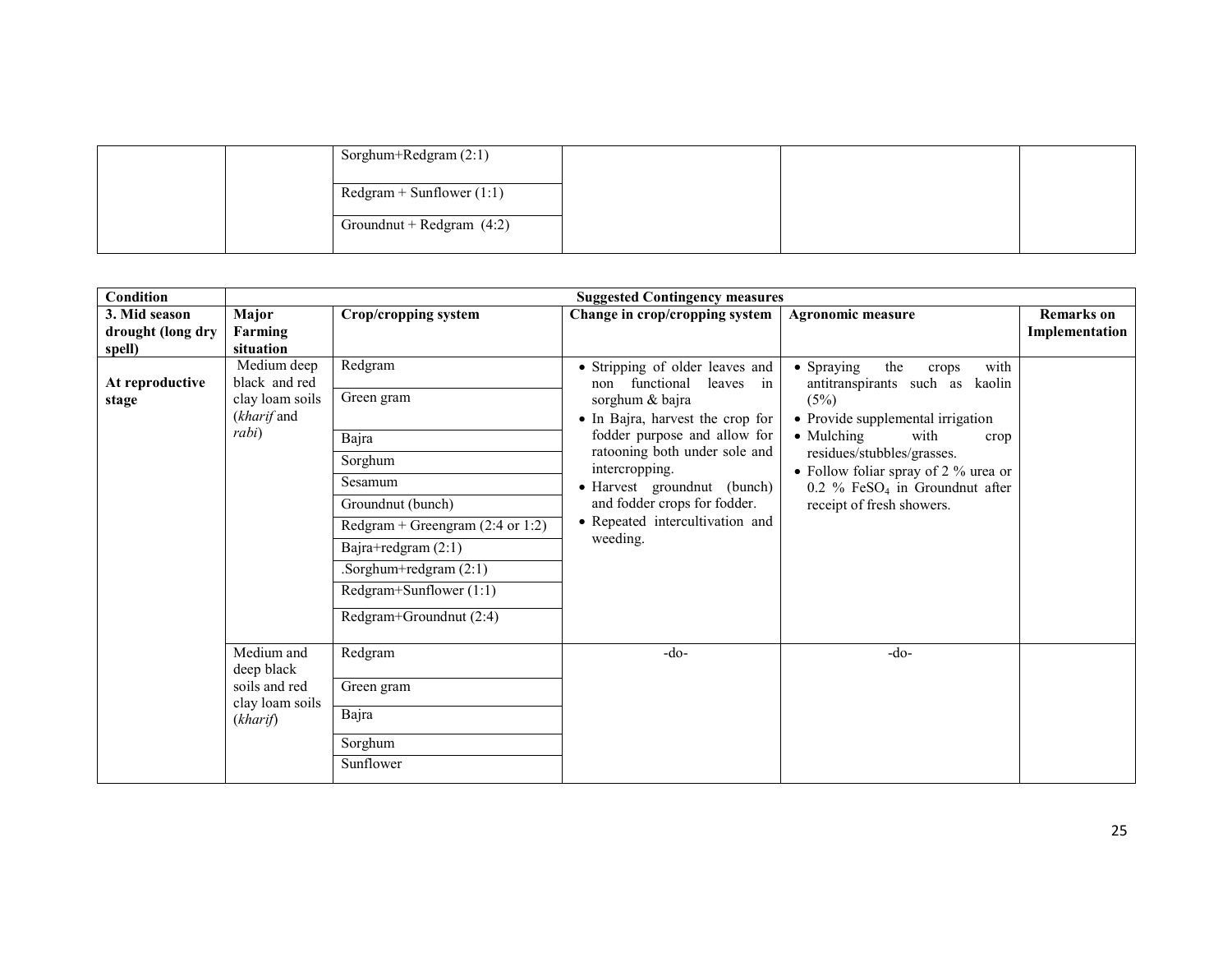|                                | Sesamum                                     |                                                                 |                                                                                       |  |
|--------------------------------|---------------------------------------------|-----------------------------------------------------------------|---------------------------------------------------------------------------------------|--|
|                                | Groundnut (bunch)                           |                                                                 |                                                                                       |  |
|                                | Redgram + greengram $(2:4 \text{ or } 1:2)$ |                                                                 |                                                                                       |  |
|                                | Bajra+redgram (2:1)                         |                                                                 |                                                                                       |  |
|                                | .Sorghum+redgram $(2:1)$                    |                                                                 |                                                                                       |  |
|                                | Redgram+sunflower $(1:1)$                   |                                                                 |                                                                                       |  |
| Medium to<br>deep black        | Fallow-Rabi Sorghum                         |                                                                 | Compartment bunding for moisture<br>conservation                                      |  |
| soils and red                  | Safflower                                   |                                                                 |                                                                                       |  |
| clay loam soils<br>(rabi)      | Chickpea                                    |                                                                 |                                                                                       |  |
|                                | Sunflower                                   |                                                                 |                                                                                       |  |
|                                |                                             |                                                                 |                                                                                       |  |
|                                | Cotton                                      |                                                                 |                                                                                       |  |
|                                | Rabi Sorghum+ chickpea (1:2)                |                                                                 |                                                                                       |  |
|                                | Chickpea+ safflower $(4:2)$                 |                                                                 |                                                                                       |  |
|                                | Greengram/insitu green manure-              |                                                                 |                                                                                       |  |
|                                | rabi crops                                  |                                                                 |                                                                                       |  |
| Shallow black<br>and red sandy | Bajra                                       | • Stripping of older leaves and<br>non functional leaves in     | • Spraying<br>the<br>with<br>crops<br>antitranspirants such as kaolin                 |  |
| soils (kharif)                 | Sorghum                                     | sorghum & bajra                                                 | (5%)                                                                                  |  |
|                                | Sunflower                                   | • In Bajra, harvest the crop for                                | • Provide supplemental irrigation                                                     |  |
|                                |                                             | fodder purpose and allow for<br>ratooniong both under sole      | • Mulching<br>with<br>crop<br>residues/stubbles/grasses.                              |  |
|                                | Sesamum                                     | and intercropping.<br>• Harvest groundnut (bunch)               | • Follow foliar spray of 2 % urea or<br>$0.2 \%$ FeSO <sub>4</sub> in Groundnut after |  |
|                                | Groundnut (spreading)                       | and fodder crops for fodder.<br>• Repeated intercultivation and | receipt of fresh showers.                                                             |  |
|                                | Groundnut (bunch)                           | weeding.                                                        |                                                                                       |  |
|                                |                                             |                                                                 |                                                                                       |  |
|                                |                                             |                                                                 |                                                                                       |  |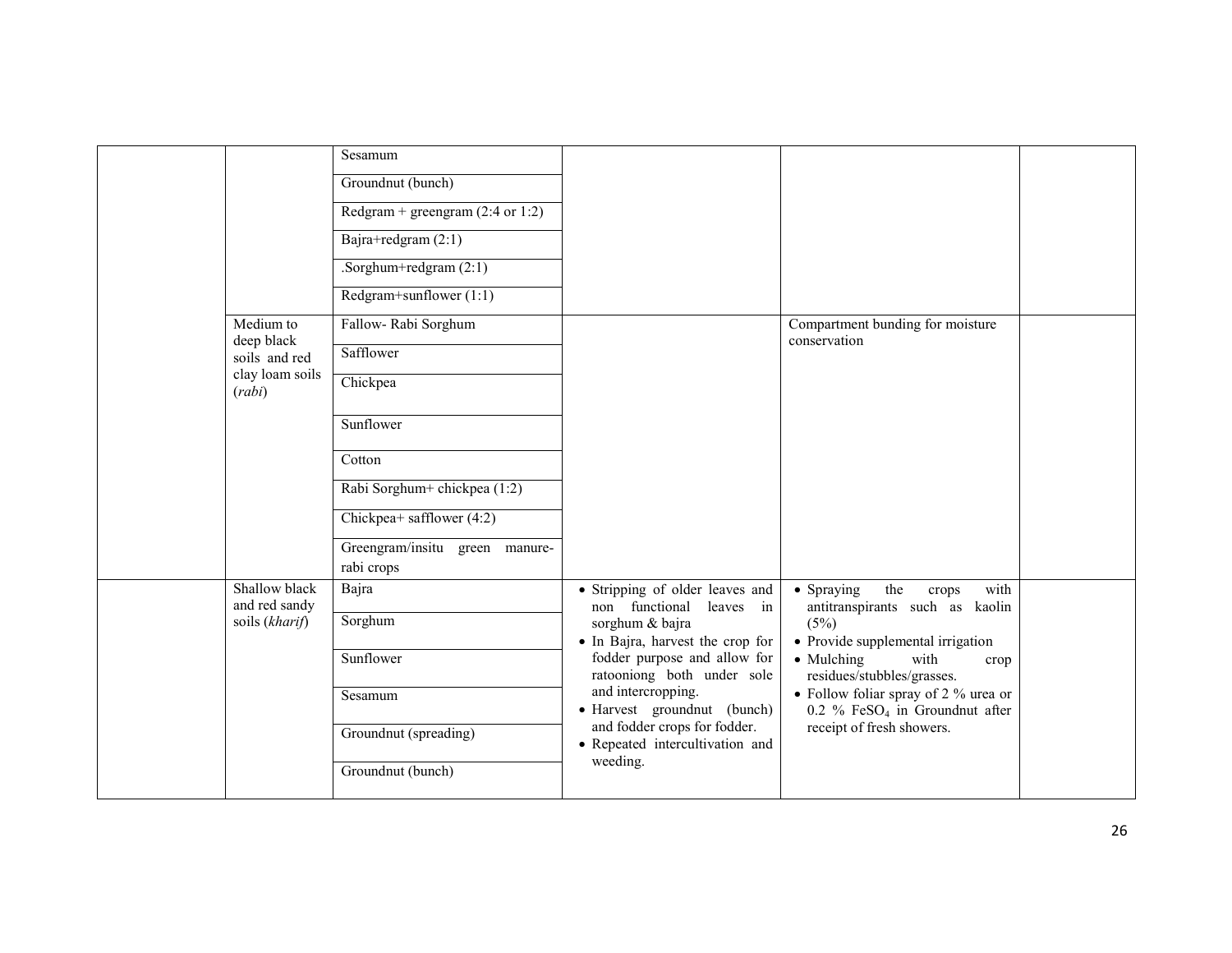| Castor                      |  |  |
|-----------------------------|--|--|
| Bajra+redgram (2:1)         |  |  |
| Sorghum+redgram (2:1)       |  |  |
| $Redgram + sunflower (1:1)$ |  |  |
| Groundnut + Redgram $(4:2)$ |  |  |

| Condition                  |                                                                         | <b>Suggested Contingency measures</b>                                                                                                                                                                                          |                                                                                                                                                                                                                                                                                               |                                                                                                                |                                     |  |  |
|----------------------------|-------------------------------------------------------------------------|--------------------------------------------------------------------------------------------------------------------------------------------------------------------------------------------------------------------------------|-----------------------------------------------------------------------------------------------------------------------------------------------------------------------------------------------------------------------------------------------------------------------------------------------|----------------------------------------------------------------------------------------------------------------|-------------------------------------|--|--|
| <b>Terminal</b><br>drought | Major<br>Farming<br>situation                                           | <b>Crop/cropping system</b>                                                                                                                                                                                                    | <b>Agronomic measures</b>                                                                                                                                                                                                                                                                     | Rabi crop planning                                                                                             | <b>Remarks</b> on<br>Implementation |  |  |
|                            | Medium deep<br>black and red<br>clay loam soils<br>(kharif and<br>rabi) | Redgram<br>Green gram<br>Bajra<br>Sorghum<br>Sesamum<br>Groundnut (bunch)<br>Redgram + Greengram $(2:4 \text{ or } 1:2)$<br>Bajra+redgram (2:1)<br>Sorghum+redgram (2:1)<br>Redgram+Sunflower (1:1)<br>Redgram+Groundnut (2:4) | • Harvest at physiological<br>maturity and go for early rabi<br>crops.<br>• Pigeonpea and greengram can<br>be harvested for vegetable<br>purpose<br>• Bajra and sorghum could be<br>harvested for fodder in case of<br>severe drought.<br>• Close soil cracks by repeated<br>intercultivation | • Plan for early sowing of rabi<br>sorghum, safflower and<br>bengalgram.<br>• Provide supplemental irrigation. |                                     |  |  |
|                            | Medium and<br>deep black<br>soils and red                               | Redgram<br>Green gram                                                                                                                                                                                                          | $-do-$                                                                                                                                                                                                                                                                                        | $-do-$                                                                                                         |                                     |  |  |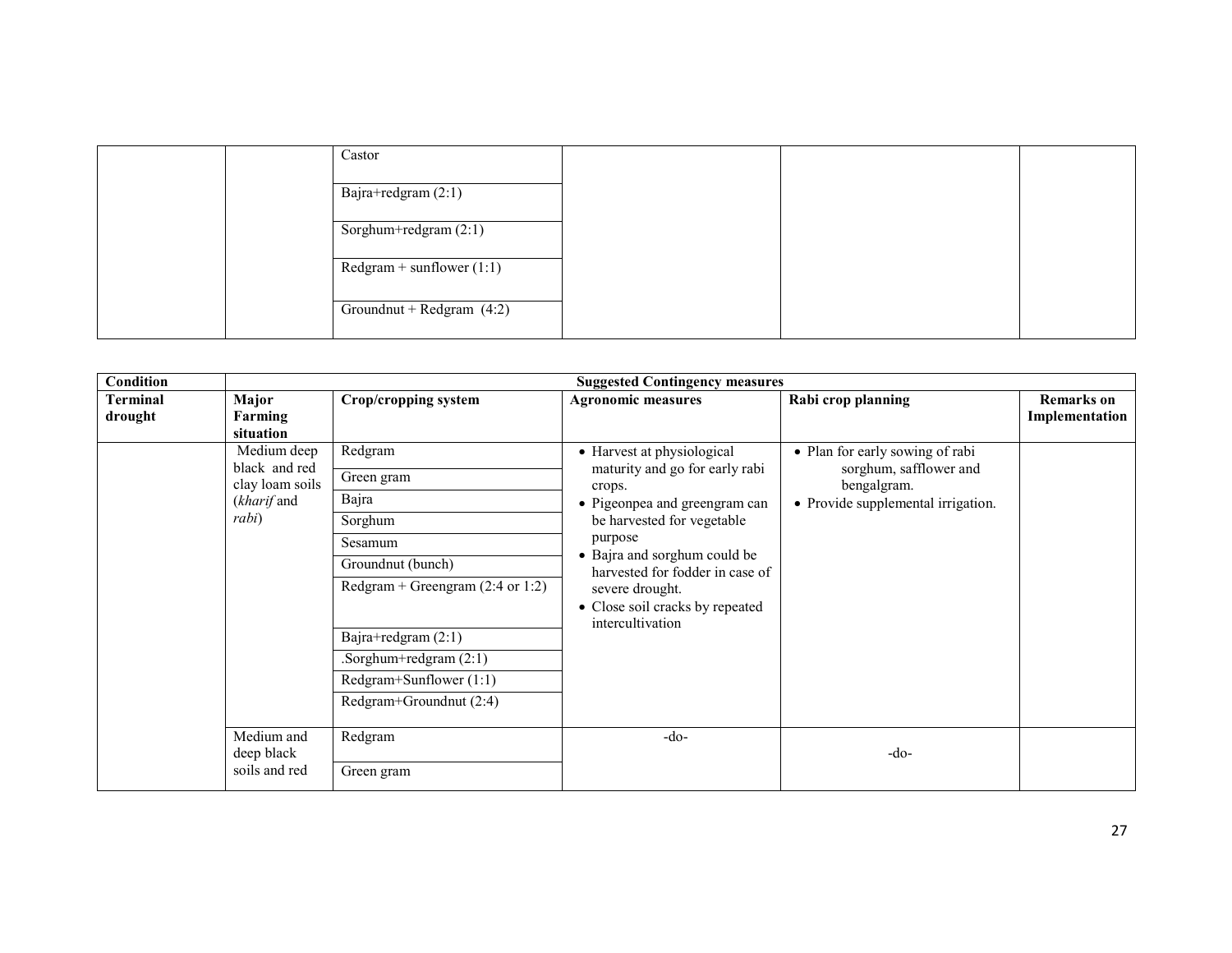|  | clay loam soils<br>(kharif)     | Bajra                                       |                                         |                                      |  |
|--|---------------------------------|---------------------------------------------|-----------------------------------------|--------------------------------------|--|
|  |                                 | Sorghum                                     |                                         |                                      |  |
|  |                                 | Sunflower                                   |                                         |                                      |  |
|  |                                 | Sesamum                                     |                                         |                                      |  |
|  |                                 | Groundnut (bunch)                           |                                         |                                      |  |
|  |                                 | Redgram + greengram $(2:4 \text{ or } 1:2)$ |                                         |                                      |  |
|  |                                 | Bajra+redgram (2:1)                         |                                         |                                      |  |
|  |                                 | .Sorghum+redgram $(2:1)$                    |                                         |                                      |  |
|  |                                 | Redgram+sunflower (1:1)                     |                                         |                                      |  |
|  | Medium to                       | Fallow-Rabi Sorghum                         |                                         | • Plan for early sowing of Rabi      |  |
|  | deep black<br>soils and red     | Safflower                                   |                                         | sorghum, safflower and<br>bengalgram |  |
|  | clay loam soils<br>(rabi)       | Chickpea                                    |                                         | Compartment bunding for moisture     |  |
|  |                                 |                                             |                                         | conservation                         |  |
|  |                                 | Sunflower                                   |                                         |                                      |  |
|  |                                 | Cotton                                      |                                         |                                      |  |
|  |                                 | Rabi Sorghum+ chickpea (1:2)                |                                         |                                      |  |
|  |                                 | Chickpea+ safflower $(4:2)$                 |                                         |                                      |  |
|  |                                 | Greengram/insitu green manure-              |                                         |                                      |  |
|  |                                 | rabi crops                                  |                                         |                                      |  |
|  | Shallow black                   | Bajra                                       | • Harvest at physiological              | • Plan for early sowing of Rabi      |  |
|  | and red sandy<br>soils (kharif) | Sorghum                                     | maturityand go for early rabi<br>crops. | sorghum, safflower and<br>bengalgram |  |
|  |                                 |                                             | • Pigeonpea and greengram can           |                                      |  |
|  |                                 | Sunflower                                   | be harvested for vegetable              | • Provide supplemental irrigation.   |  |
|  |                                 | Sesamum                                     | purpose<br>• Bajra and sorghum could be |                                      |  |
|  |                                 |                                             | harvested for fodder in case of         |                                      |  |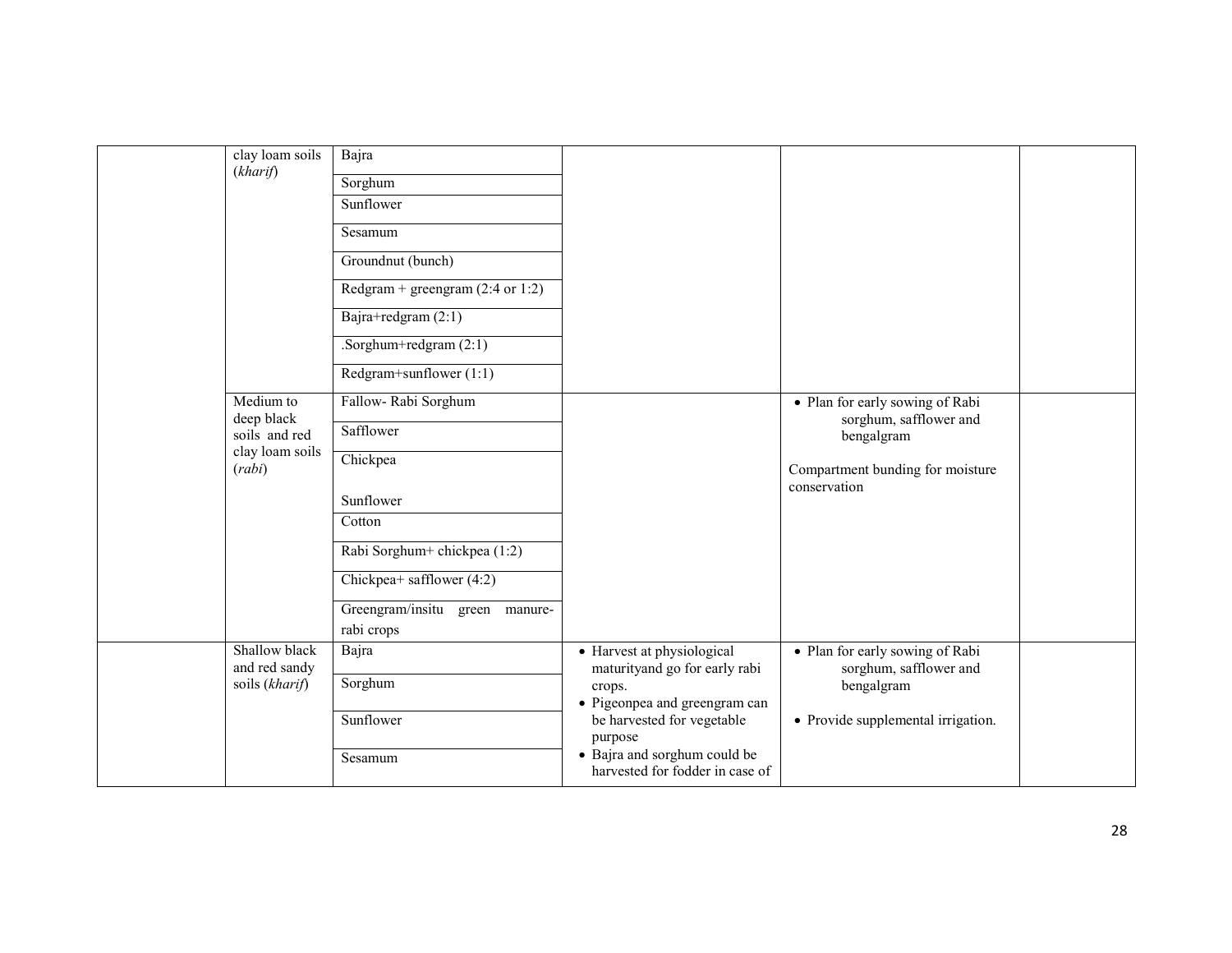|  | Groundnut (spreading)       | severe drought.<br>• Close soil cracks by repeated |  |
|--|-----------------------------|----------------------------------------------------|--|
|  | Groundnut (bunch)           | intercultivation                                   |  |
|  | Castor                      |                                                    |  |
|  | Bajra+redgram (2:1)         |                                                    |  |
|  | Sorghum+redgram (2:1)       |                                                    |  |
|  | $Redgram + sunflower (1:1)$ |                                                    |  |
|  | Groundnut + Redgram $(4:2)$ |                                                    |  |

## 2.1.2 Irrigated situation

| Condition                                                                |                                                             | <b>Suggested Contingency measures</b> |                                              |                                                                                                                                                                                                                                                                                                                                      |                                     |  |  |
|--------------------------------------------------------------------------|-------------------------------------------------------------|---------------------------------------|----------------------------------------------|--------------------------------------------------------------------------------------------------------------------------------------------------------------------------------------------------------------------------------------------------------------------------------------------------------------------------------------|-------------------------------------|--|--|
|                                                                          | Major<br>Farming<br>situation                               | Normal crop/cropping system           | Change in crop/cropping system               | <b>Agronomic measure</b>                                                                                                                                                                                                                                                                                                             | <b>Remarks</b> on<br>Implementation |  |  |
| Delayed /limited<br>release of water in<br>canals due to low<br>rainfall | Canal irrigated<br>area-cropping<br>in al types of<br>soils | Paddy-Paddy                           | Paddy-Paddy with short duration<br>varieties | • Maintaining soil moisture at<br>saturation and not at submergence;<br>• Use short duration varieties (IR-<br>64, Early sona, for summer,<br>Gangavati sona for kharif, JGL-<br>1798 for summer $(120 \text{ days});$<br>• For paddy use 35-40 days old<br>seedlings with 4-5 seedlings per<br>hill<br>• Give $25%$ extra nitrogen. |                                     |  |  |
|                                                                          |                                                             | Cotton                                | No Change                                    |                                                                                                                                                                                                                                                                                                                                      |                                     |  |  |
|                                                                          |                                                             | Maize-Bengalgram                      |                                              |                                                                                                                                                                                                                                                                                                                                      |                                     |  |  |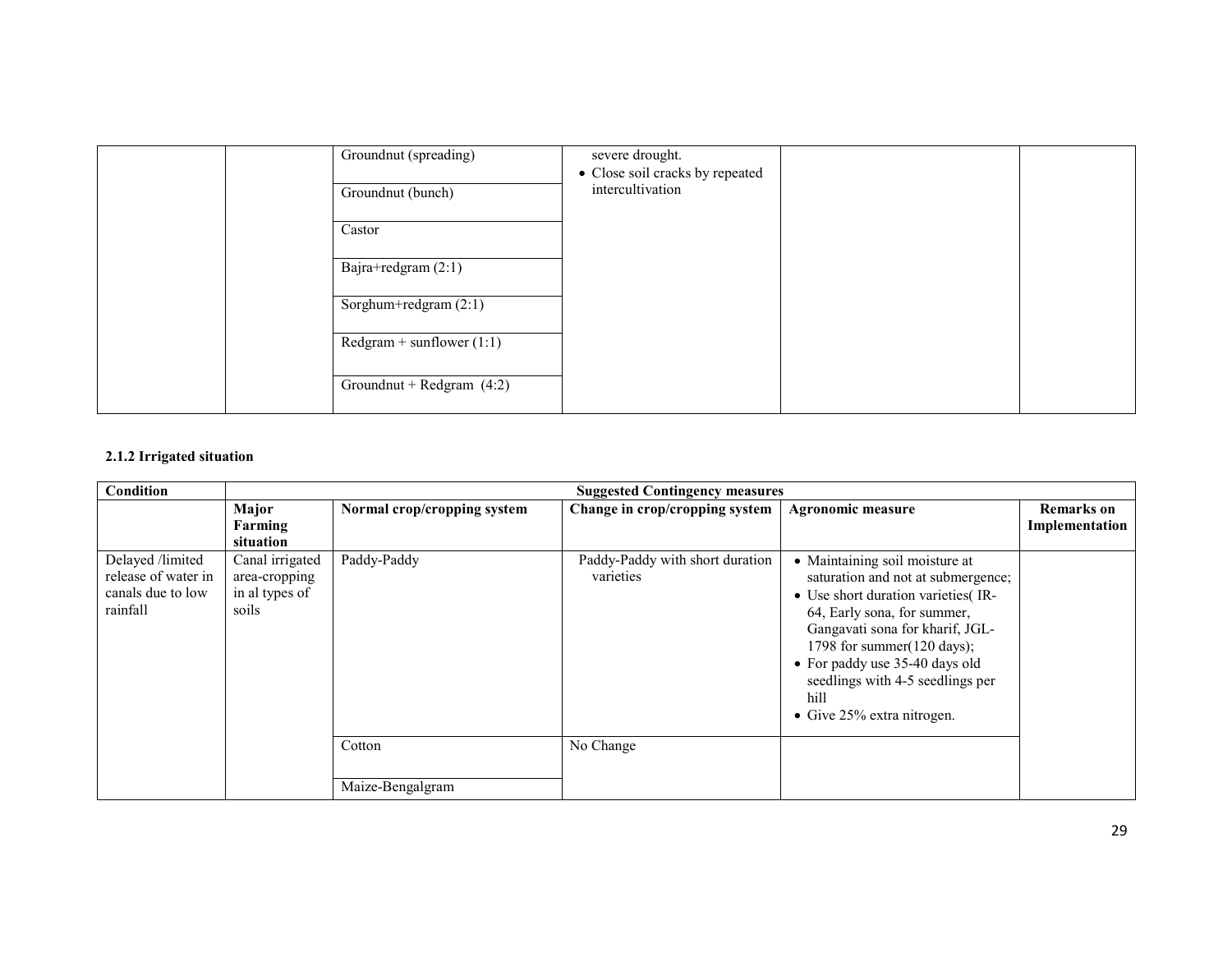|  | Paddy-Groundnut      |                        |                                                       |  |
|--|----------------------|------------------------|-------------------------------------------------------|--|
|  | Sunflower-Bengalgram |                        |                                                       |  |
|  | Groundnut-Sunflower  |                        |                                                       |  |
|  | Sunflower-Groundnut  |                        |                                                       |  |
|  | Chilli- drill sown   | Transplanted chilli    | Raising the chilli seedlings in May I<br>FN-June I FN |  |
|  | Pigeon pea           | Transplanted Pigeonpea | Raising seedlings in (In May II FN-<br>June II FN)    |  |

| Condition       |                      |                      | <b>Suggested Contingency measures</b> |                           |                |
|-----------------|----------------------|----------------------|---------------------------------------|---------------------------|----------------|
|                 | <b>Major Farming</b> | Normal crop/cropping | Change in crop/cropping system        | <b>Agronomic measures</b> | Remarks on     |
|                 | situation            | system               |                                       |                           | Implementation |
| Non release of  |                      |                      | Not applicable to the district        |                           |                |
| water in canals |                      |                      |                                       |                           |                |
| under delayed   |                      |                      |                                       |                           |                |
| onset of        |                      |                      |                                       |                           |                |
| monsoon in      |                      |                      |                                       |                           |                |
| catchment       |                      |                      |                                       |                           |                |

| Condition                                |                      |                             | <b>Suggested Contingency measures</b> |                           |                   |
|------------------------------------------|----------------------|-----------------------------|---------------------------------------|---------------------------|-------------------|
|                                          | <b>Major Farming</b> | Normal crop/cropping system | Change in crop/cropping               | <b>Agronomic measures</b> | <b>Remarks</b> on |
|                                          | situation            |                             | system                                |                           | Implementation    |
| Lack of inflows into                     | Tankfed area         | Paddy-Paddy                 | Follow rainfed cropping system        |                           |                   |
| tanks due to                             |                      | Maize -Bengalgram           |                                       |                           |                   |
| insufficient/delayed<br>onset of monsoon |                      | Cotton                      |                                       |                           |                   |
|                                          |                      | Chilli (drill sown)         |                                       |                           |                   |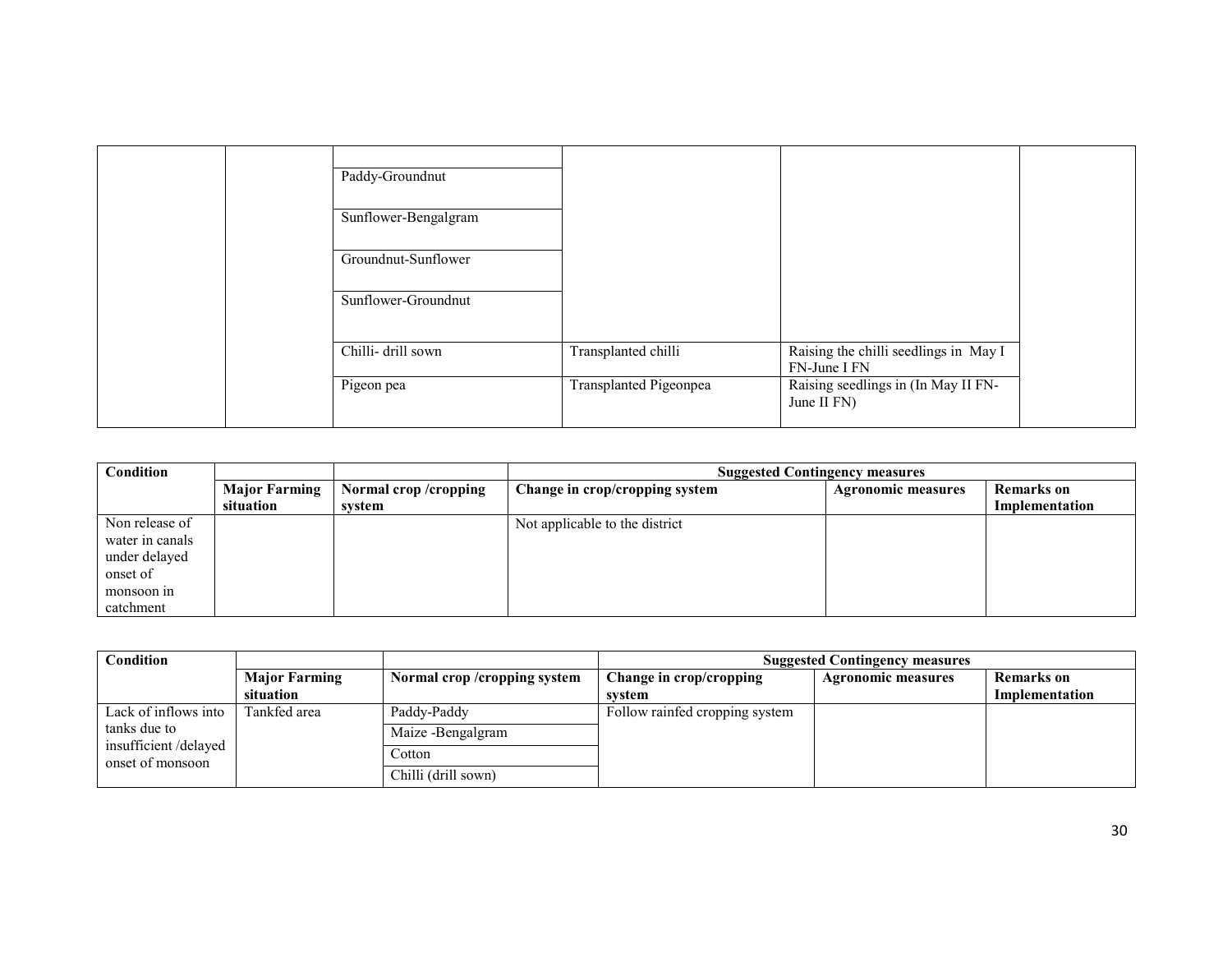| $\mathbf C$ ondition |                                   |                             | <b>Suggested Contingency measures</b>            |                    |                              |
|----------------------|-----------------------------------|-----------------------------|--------------------------------------------------|--------------------|------------------------------|
|                      | <b>Major Farming</b><br>situation | Normal crop/cropping system | $\blacksquare$ Change in crop/cropping<br>svstem | Agronomic measures | Remarks on<br>Implementation |
|                      |                                   | Pigeon pea                  |                                                  |                    |                              |

| <b>Condition</b>                |                      |                               |                                    | <b>Suggested Contingency measures</b> |                   |
|---------------------------------|----------------------|-------------------------------|------------------------------------|---------------------------------------|-------------------|
|                                 | <b>Major Farming</b> | Normal crop / cropping system | Change in crop/cropping            | <b>Agronomic measures</b>             | <b>Remarks</b> on |
|                                 | situation            |                               | system                             |                                       | Implementation    |
| Insufficient                    | Paddy                |                               | Redgram +Greengram                 |                                       |                   |
| groundwater                     |                      |                               | Bajra                              |                                       |                   |
| recharge due to low<br>rainfall | Maize                |                               | Sorghum                            |                                       |                   |
|                                 |                      |                               | Sunflower                          |                                       |                   |
|                                 |                      |                               | Sesamum                            |                                       |                   |
|                                 |                      |                               | Groundnut (bunch)                  |                                       |                   |
|                                 |                      |                               | Intercropping of Redgram           |                                       |                   |
|                                 |                      |                               | +Greengram $(2:4 \text{ or } 1:2)$ |                                       |                   |
|                                 |                      |                               | Bajra+Redgram (2:1)                |                                       |                   |
|                                 |                      |                               | Sorghum+Redgram (2:1)              |                                       |                   |
|                                 |                      |                               | Redgram $+$ Sunflower (1:1)        |                                       |                   |
|                                 |                      |                               | $Redgram + Groundnut(2:4)$         |                                       |                   |

2.2 Unusual rains (untimely, unseasonal etc) (for both rainfed and irrigated situtations)

| <b>Condition</b>                                                        |                                                                                | Suggested contingency measure |                                                      |                           |  |  |  |
|-------------------------------------------------------------------------|--------------------------------------------------------------------------------|-------------------------------|------------------------------------------------------|---------------------------|--|--|--|
| Continuous high rainfall in a<br>short span leading to water<br>logging | Vegetative stage                                                               | <b>Flowering stage</b>        | Crop maturity stage                                  | Post harvest              |  |  |  |
| Paddy                                                                   | Re sow/transplant                                                              |                               | Drain out excess water,                              | Proper drying and storage |  |  |  |
| Sorghum                                                                 | Drain out excess<br>water<br>Top dress the crop<br>with N<br>Re sow/transplant | Drain out excess water        | Drain out excess water.<br>Tying up of lodged plants | -do-                      |  |  |  |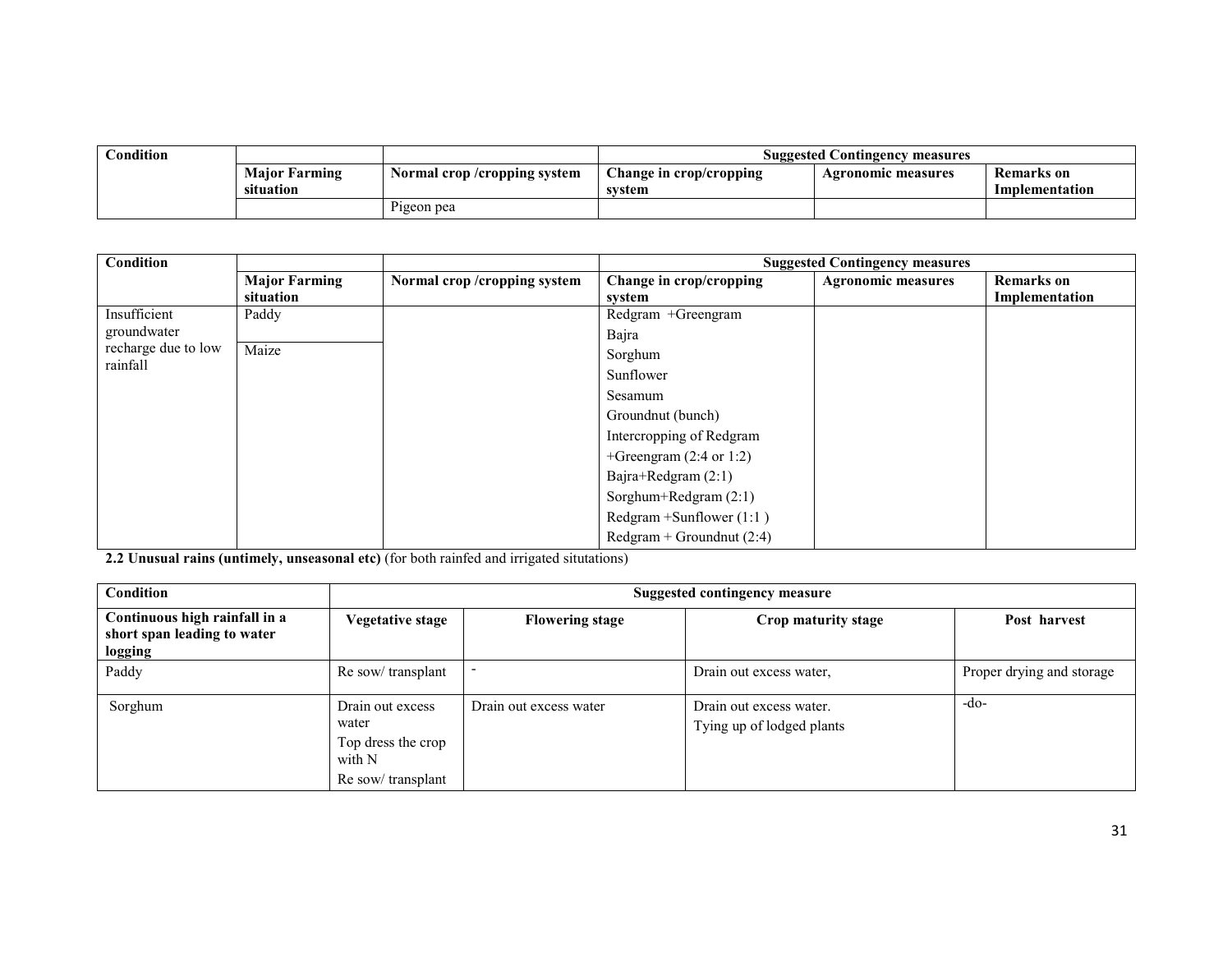| Greengram                                                            | Provide drainage                                                 | Provide drainage               |  | Drain out excess water. Harvesting at<br>physiological maturity stage |                                                   |        |        |
|----------------------------------------------------------------------|------------------------------------------------------------------|--------------------------------|--|-----------------------------------------------------------------------|---------------------------------------------------|--------|--------|
| Pigeonpea                                                            | Provide drainage<br>Re sow/transplant                            | Provide drainage               |  |                                                                       |                                                   | $-do-$ | $-do-$ |
| Groundnut                                                            | Drain out excess<br>water<br>Re sow/transplant/<br>Fill up gaps. | Drain out excess water         |  | $-do-$                                                                | $-do-$                                            |        |        |
| Heavy rainfall with high speed<br>winds in a short span <sup>2</sup> |                                                                  | As above                       |  |                                                                       |                                                   |        |        |
| Outbreak of pests and diseases<br>due to unseasonal rains            | Need based plant<br>protection IPM and<br><b>IDM</b>             | Need based plant<br>protection |  |                                                                       | Safe storage against storage<br>pest and diseases |        |        |

## 2.3 Floods

| Condition                                      | <b>Suggested contingency measures</b>        |                  |                           |                        |  |  |
|------------------------------------------------|----------------------------------------------|------------------|---------------------------|------------------------|--|--|
| Transient water logging/ partial<br>inundation | Seedling / nursery stage                     | Vegetative stage | <b>Reproductive stage</b> | At harvest             |  |  |
| Paddy                                          | Re transplant                                |                  | Drain out excess water    | Drain out excess water |  |  |
| Sorghum                                        | Drain out excess water<br>Re sow             | $-do-$           | $-do-$                    | $-do-$                 |  |  |
| Green gram                                     | Drain out excess water<br>Prefer for redgram | $-do-$           | $-do-$                    | $-do-$                 |  |  |
| Pigeon pea                                     | Drain out excess water<br>Re sow             | $-do-$           | $-do-$                    | $-do-$                 |  |  |
| Ground nut                                     | Drain out excess water<br>prefer for redgram | $-do-$           | $-do-$                    | $-do-$                 |  |  |
| Continuous submergence                         |                                              |                  |                           |                        |  |  |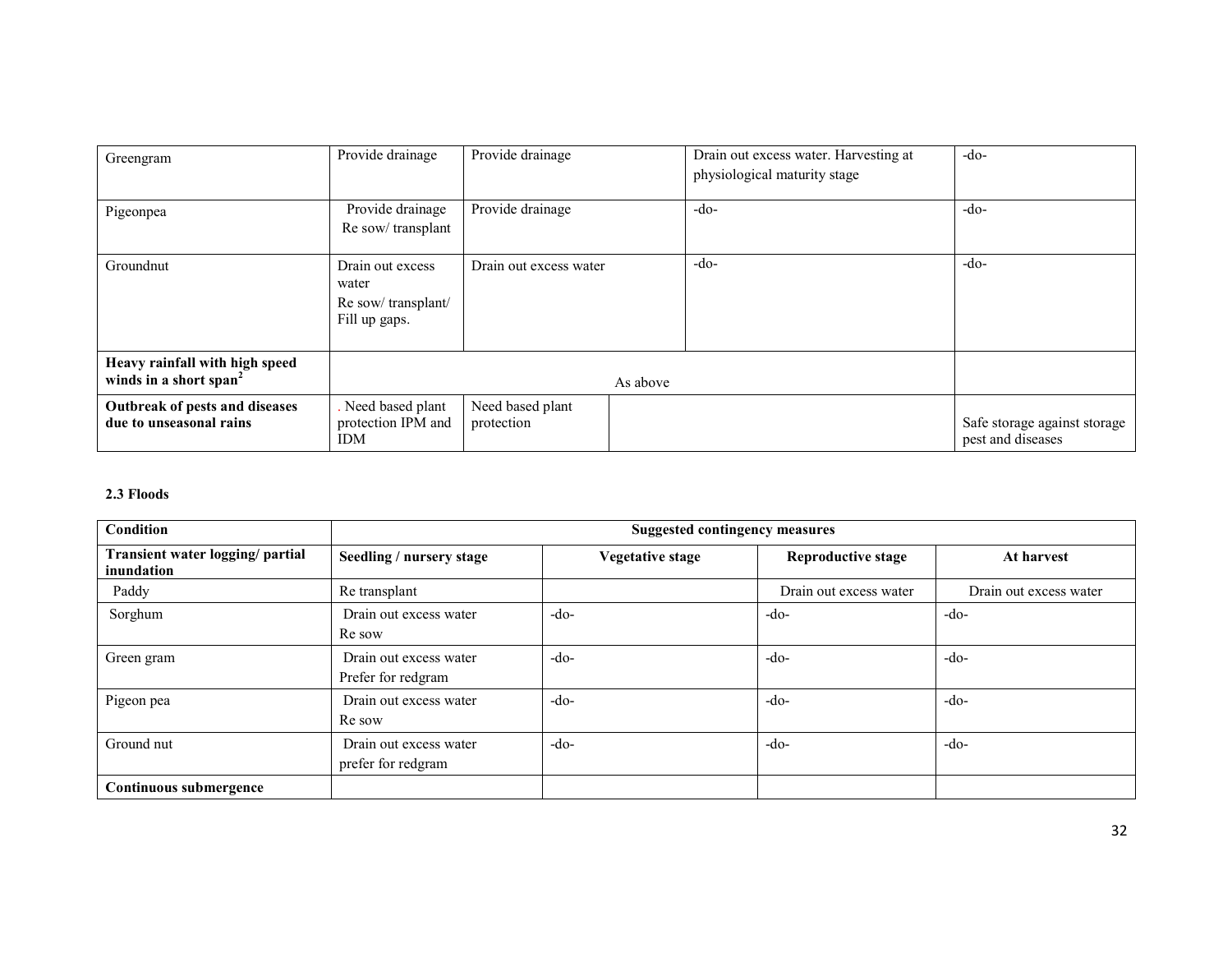| for more than 2 days |                                          |                        |                        |  |  |
|----------------------|------------------------------------------|------------------------|------------------------|--|--|
| Paddy                | Re transplant                            |                        |                        |  |  |
| Sorghum              | Drain out excess water<br><b>Re</b> sow  | Drain out excess water | Drain out excess water |  |  |
| Green gram           | Drain out excess water<br>Go for redgram | $-do-$                 | $-do-$                 |  |  |
| Pigeon pea           | Drain out excess water<br><b>Re</b> sow  | $-do-$                 | $-do-$                 |  |  |
| Ground nut           | Drain out excess water<br>Go for redgram | $-do-$                 | $-do-$                 |  |  |
| Sea water inundation | N.A                                      |                        |                        |  |  |

#### 2.4 Extreme events: Heat wave / Cold wave/Frost/ Hailstorm /Cyclone: Not applicable

| <b>Extreme event type</b> | <b>Suggested contingency measure</b>                                                           |  |  |  |  |  |
|---------------------------|------------------------------------------------------------------------------------------------|--|--|--|--|--|
|                           | <b>Reproductive stage</b><br><b>Vegetative stage</b><br>Seedling / nursery stage<br>At harvest |  |  |  |  |  |
| <b>Heat Wave</b>          | N.A                                                                                            |  |  |  |  |  |
| Cold wave                 |                                                                                                |  |  |  |  |  |
| Frost                     |                                                                                                |  |  |  |  |  |

# 2.5 Contingent strategies for Livestock, Poultry & Fisheries

2.5.1 Livestock

| Condition      | <b>Suggested contingency measures</b> |                  |                 |  |  |
|----------------|---------------------------------------|------------------|-----------------|--|--|
|                | Before the event                      | During the event | After the event |  |  |
| <b>Drought</b> |                                       |                  |                 |  |  |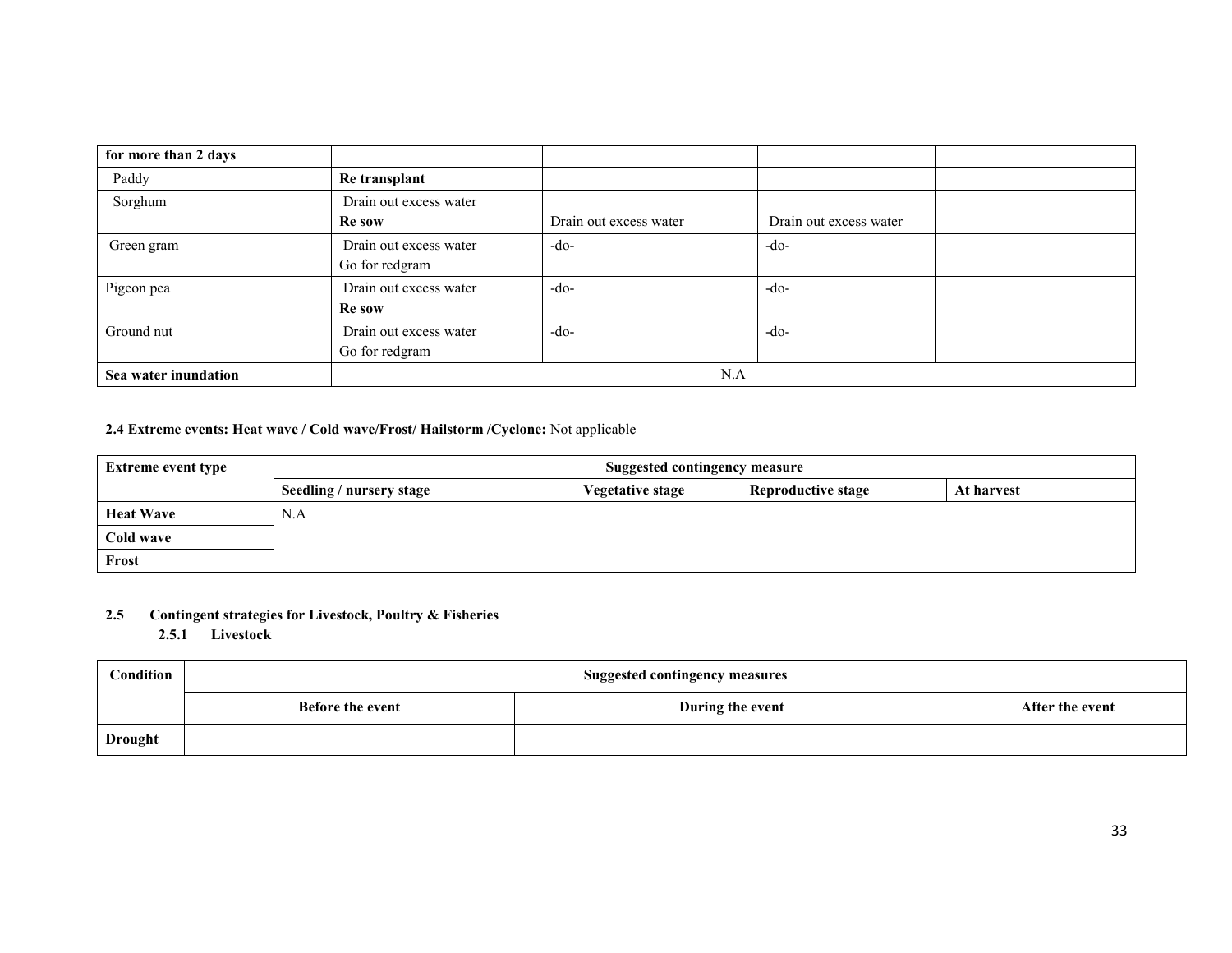| Feed and<br>Fodder<br>availability<br>Cyclone | As the district is frequently prone for drought, it<br>should have some feed and fodder reserves at any<br>point of the year for mobilization to the drought<br>affected villages<br><b>NA</b>                                                                                                                                                                                                                                                                                                                                                      | Harvest and use all the failed crop (Paddy, Sorghum, Bengal gram,<br>Bajra, Groundnut) material as fodder.<br>Harvest all the top fodder available (Neem, Subabul, Acasia, Pipol etc)<br>and feed the LS during drought                                                                                                                                                                                                | Flushing the stock to recoup<br>Replenish the feed and<br>fodder<br>banks                                                                                                                                                                                                                                                             |
|-----------------------------------------------|-----------------------------------------------------------------------------------------------------------------------------------------------------------------------------------------------------------------------------------------------------------------------------------------------------------------------------------------------------------------------------------------------------------------------------------------------------------------------------------------------------------------------------------------------------|------------------------------------------------------------------------------------------------------------------------------------------------------------------------------------------------------------------------------------------------------------------------------------------------------------------------------------------------------------------------------------------------------------------------|---------------------------------------------------------------------------------------------------------------------------------------------------------------------------------------------------------------------------------------------------------------------------------------------------------------------------------------|
| <b>Floods</b><br>&<br>Heat                    | In case of early forewarning (EFW), harvest all the<br>crops (Paddy, Sorghum, Bengal gram, Bajra,<br>Groundnut) that can be useful as fodder in future<br>(store properly)<br>Don't allow the animals for grazing if severe floods<br>are forewarned<br>Arrangement for transportation of animals from low<br>lying area to safer places and also for rescue animal<br>health workers to get involve in rescue operations<br>Capacity building and preparedness of the<br>stakeholders and official staff for the unexpected<br>events<br><b>NA</b> | Transportation of animals to elevated areas<br>Stall feeding of animals with stored hay and concentrates<br>Proper hygiene and sanitation of the animal shed<br>In severe floods, un-tether or let loose the animals<br>Avoid soaked and mould infected feeds / fodders to livestock<br>Emergency outlet establishment for required medicines or feed in each<br>village<br>Spraying of fly repellants in animal sheds | Repair of animal shed<br>Bring back the animals to the shed<br>Cleaning and disinfection of the shed<br>Bleach (0.1%) drinking water / water<br>sources<br>Deworming with broad spectrum<br>dewormers<br>Vaccination against possible disease<br>out breaks like HS, BQ, FMD and<br><b>PPR</b><br>disposable<br>of the dead<br>Proper |
| Cold wave<br><b>Health</b> and                | Procure and stock emergency medicines and                                                                                                                                                                                                                                                                                                                                                                                                                                                                                                           | Carryout deworming to all animals entering into relief camps                                                                                                                                                                                                                                                                                                                                                           | Keep close surveillance on disease                                                                                                                                                                                                                                                                                                    |
| <b>Disease</b><br>manageme<br>nt              | vaccines for important endemic diseases of the area<br>All the stock must be<br>immunized for endemic<br>diseases of the area<br>Surveillance and disease monitoring network to be<br>established at Joint Director (Animal Husbandry)<br>office in the district                                                                                                                                                                                                                                                                                    | Identification and quarantine of sick animals<br>Constitution of Rapid Action Veterinary Force<br>Performing ring vaccination (8 km radius) in case of any outbreak<br>Restricting movement of livestock in case of any epidemic<br>Rescue of sick and injured animals and their treatment<br>Organize with community, daily lifting of dung from relief camps                                                         | outbreak.<br>Undertake the vaccination depending<br>on need<br>Keep the animal houses clean and<br>spray disinfectants Farmers should be<br>advised to breed their milch animals<br>during July-September so that the<br>peak milk production does not<br>coincide with mid summer                                                    |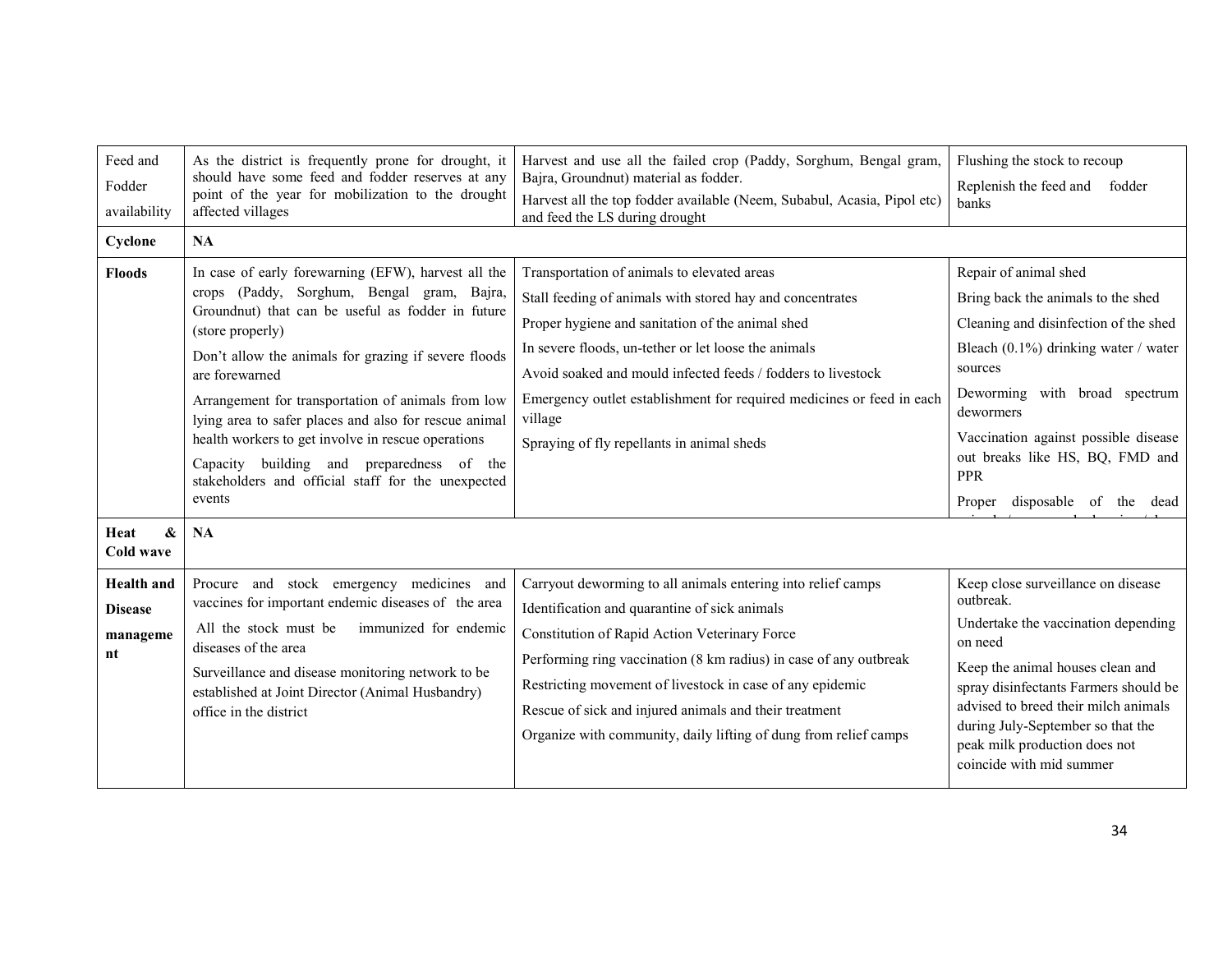| <b>Insurance</b>         | Encouraging insurance of livestock                                                                                                                                                                                                                                          | Listing out the details of the dead animals             | Submission for insurance claim and<br>availing insurance benefit<br>Purchase of new productive animals |
|--------------------------|-----------------------------------------------------------------------------------------------------------------------------------------------------------------------------------------------------------------------------------------------------------------------------|---------------------------------------------------------|--------------------------------------------------------------------------------------------------------|
| <b>Drinking</b><br>water | Identification of water resources<br>Rain water harvesting and create water<br>bodies/watering points (when water is scarce use<br>only as drinking water for animals)<br>Construction of drinking water tanks in herding<br>places/village junctions/relief camp locations | Restrict wallowing of animals in water bodies/resources | Bleach $(0.1\%)$ drinking water / water<br>sources<br>Provide clean drinking water                     |

## Vaccination schedule in small ruminants (Sheep & Goat)

| <b>Disease</b>                | <b>Season</b>                        |
|-------------------------------|--------------------------------------|
| Foot and mouth disease (FMD)  | Preferably in winter / autumn        |
| <b>PPR</b>                    | All seasons, preferably in June-July |
| Black quarter (BQ)            | $\text{Mav}/\text{June}$             |
| Enterotoxaemia (ET)           | May                                  |
| Haemorrhagic septicaemia (HS) | March / June                         |
| Sheep pox (SP)                | December / march                     |

#### Vaccination programme for cattle and buffalo:

| <b>Disease</b> | Age and season at vaccination     |
|----------------|-----------------------------------|
| Anthrax        | In endemic areas only, Feb to May |
| HS             | May to June                       |
| B <sub>O</sub> | May to June                       |
| <b>FMD</b>     | November to December              |
|                |                                   |

2.5.2Poultry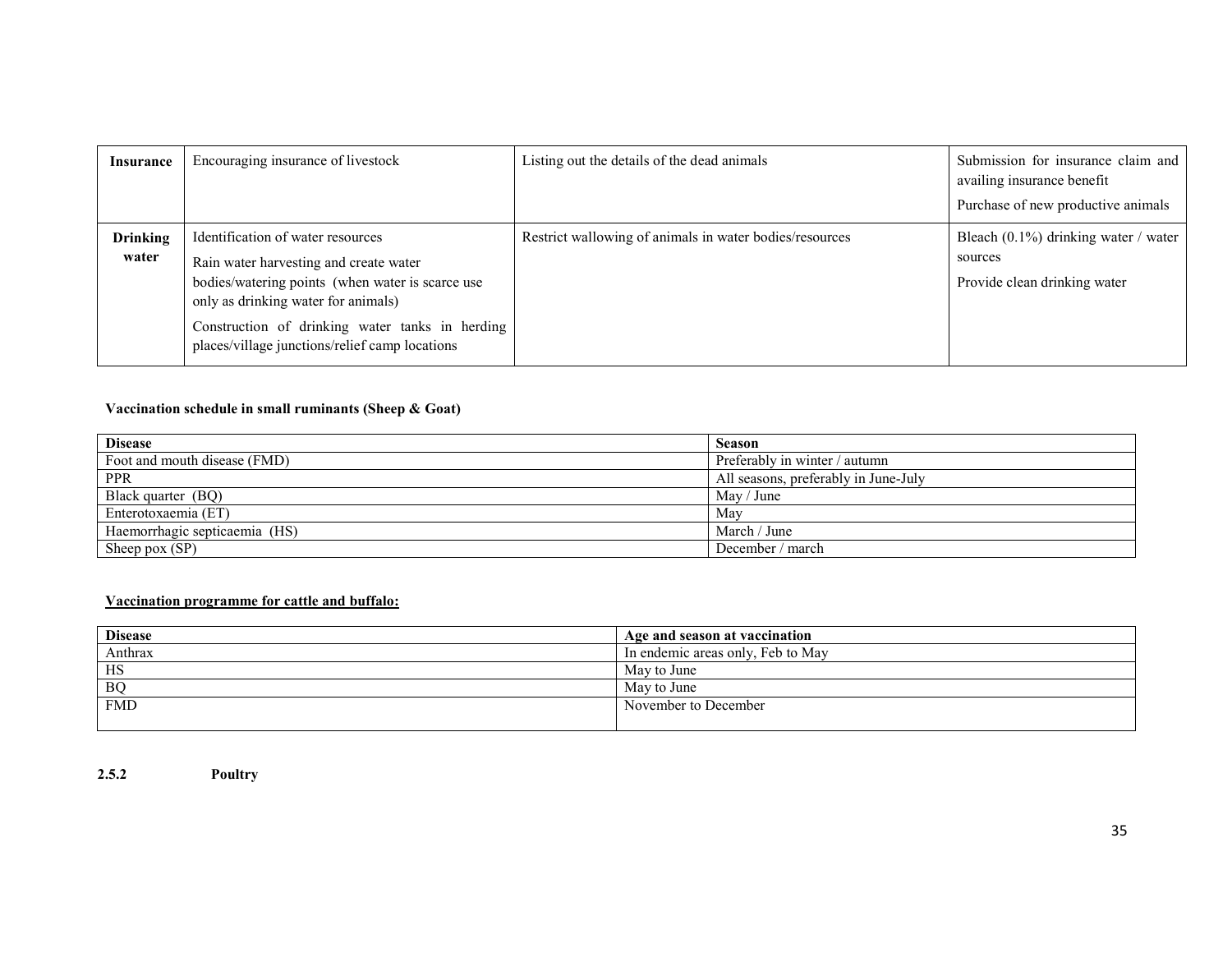|                                       |                                                                                                                      | <b>Suggested contingency measures</b>                       |                                          |
|---------------------------------------|----------------------------------------------------------------------------------------------------------------------|-------------------------------------------------------------|------------------------------------------|
|                                       | Before the event <sup>a</sup>                                                                                        | During the event                                            | After the event                          |
| <b>Drought</b>                        |                                                                                                                      |                                                             |                                          |
| Shortage of                           | Storing of house hold grain like maize, broken                                                                       | Supplementation only for productive birds with house hold   | Supplementation to all                   |
| feed<br><b>Drinking</b>               | rice haira etc<br>Rain water harvesting                                                                              | orain<br>Sanitation of drinking water                       | Give sufficient water as per the bird's  |
| Health<br>and                         | Culling of sick birds.                                                                                               | Mixing of Vit. A,D,E, K and B-complex including vit C in    | Hygienic and sanitation of poultry house |
| disease                               | Deworming and vaccination against RD and                                                                             | drinking water                                              | Disposal of dead birds by burning /      |
| <b>Floods</b>                         |                                                                                                                      |                                                             |                                          |
| Shortage<br>of<br>feed<br>ingredients | In case of EFW, shift the birds to safer place<br>Storing of house hold grain like maize, broken<br>rice, bajra etc, | Use stored feed as supplement<br>Don't allow for scavenging | Routine practices are followed           |
|                                       | Culling of weak birds                                                                                                |                                                             |                                          |
| Drinking<br>water                     | Provide clean drinking water                                                                                         | Sanitation of drinking water                                | Sanitation of drinking water             |
| Health<br>and                         | In case of EFW, add antibiotic powder in                                                                             | Sanitation of poultry house                                 | Disposal of dead birds by burning        |
| disease                               | drinking water to prevent any disease outbreak                                                                       | Treatment of affected birds                                 | burying with line powder in pit          |
| management                            |                                                                                                                      | Prevent water logging surrounding the sheds                 | Disposal of poultry manure to prevent    |
|                                       |                                                                                                                      | Assure supply of electricity                                | protozoal problem                        |
| Cyclone                               | <b>NA</b>                                                                                                            | Sprinkle lime powder to prevent ammonia accumulation due to | Supplementation of coccidiostats in feed |
| Heat<br>wave                          | <b>NA</b>                                                                                                            |                                                             |                                          |
| cold<br>and                           |                                                                                                                      |                                                             |                                          |
| wave                                  |                                                                                                                      |                                                             |                                          |

## 2.5.3 Fisheries

|            | <b>Suggested contingency measures</b> |                  |                 |  |  |
|------------|---------------------------------------|------------------|-----------------|--|--|
|            | Before the event*                     | During the event | After the event |  |  |
| 1) Drought |                                       |                  |                 |  |  |
| A. Capture |                                       |                  |                 |  |  |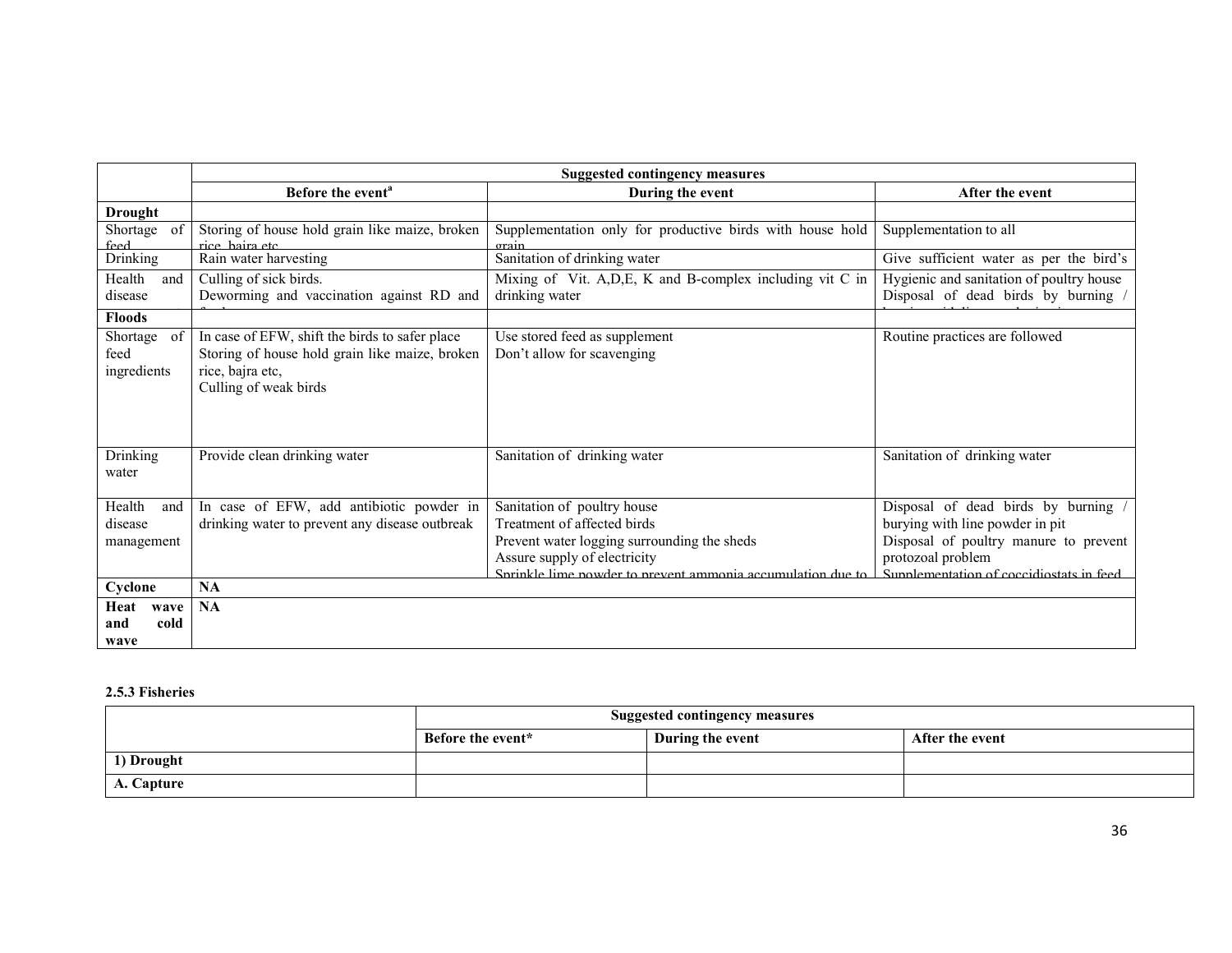| Marine                                            | <b>NA</b>                                                                                           |           | <b>NA</b>                                         |  | <b>NA</b>                                    |
|---------------------------------------------------|-----------------------------------------------------------------------------------------------------|-----------|---------------------------------------------------|--|----------------------------------------------|
| Inland                                            |                                                                                                     |           |                                                   |  | Report the loss to Revenue & Fisheries Dept. |
| (i) Shallow water depth due to                    | Observe water level. Advice<br>fishermen to harvest as much as<br>possible fish live stock          |           | Harvest the complete fish live stock              |  |                                              |
| insufficient rain/inflow                          |                                                                                                     |           |                                                   |  |                                              |
| (ii) Changes in water quality                     | Observe water quality like dis-<br>solved Oxygen & pH                                               |           | Report the matter to Revenue &<br>Fisheries Dept. |  |                                              |
| (iii) Any other                                   | To explore the possibility of shifting<br>the live stock to other water<br>resources                |           |                                                   |  |                                              |
| <b>B.</b> Aquaculture                             |                                                                                                     |           |                                                   |  |                                              |
| (i) Shallow water in ponds due to                 | Observe water level. Advice for                                                                     |           | Addition of water, lime for                       |  |                                              |
| insufficient rain/inflow                          | fishermen to harvest maxi-mum fish<br>live stock.                                                   |           | tackling salt load                                |  |                                              |
| (ii) Impact of salt load build up in              |                                                                                                     |           | Report the matter to Revenue &                    |  | Report the loss to Revenue & Fisheries Dept. |
| ponds/change in water quality                     |                                                                                                     |           | Fisheries Dept.                                   |  |                                              |
| 2) Floods                                         |                                                                                                     |           |                                                   |  |                                              |
| A. Capture                                        |                                                                                                     |           |                                                   |  |                                              |
| Marine                                            |                                                                                                     | <b>NA</b> |                                                   |  |                                              |
| (i) Average compension paid due to                |                                                                                                     |           |                                                   |  |                                              |
| loss of fishermen life                            | Help the district administration in<br>providing the necessary help<br>concerned with Revenue Dept. |           |                                                   |  |                                              |
| (ii) Avg no.of boats/nets/damaged<br>authorities. |                                                                                                     |           |                                                   |  |                                              |
| (iii) Avg no. of boats damaged                    |                                                                                                     |           |                                                   |  |                                              |

| Inland                         |                                     |                             |  |
|--------------------------------|-------------------------------------|-----------------------------|--|
| Average compension paid due to | Revenue authorities pay the         | Addition of water, lime for |  |
| loss of human life             | compension to boats / nets / houses | tackling salt load          |  |